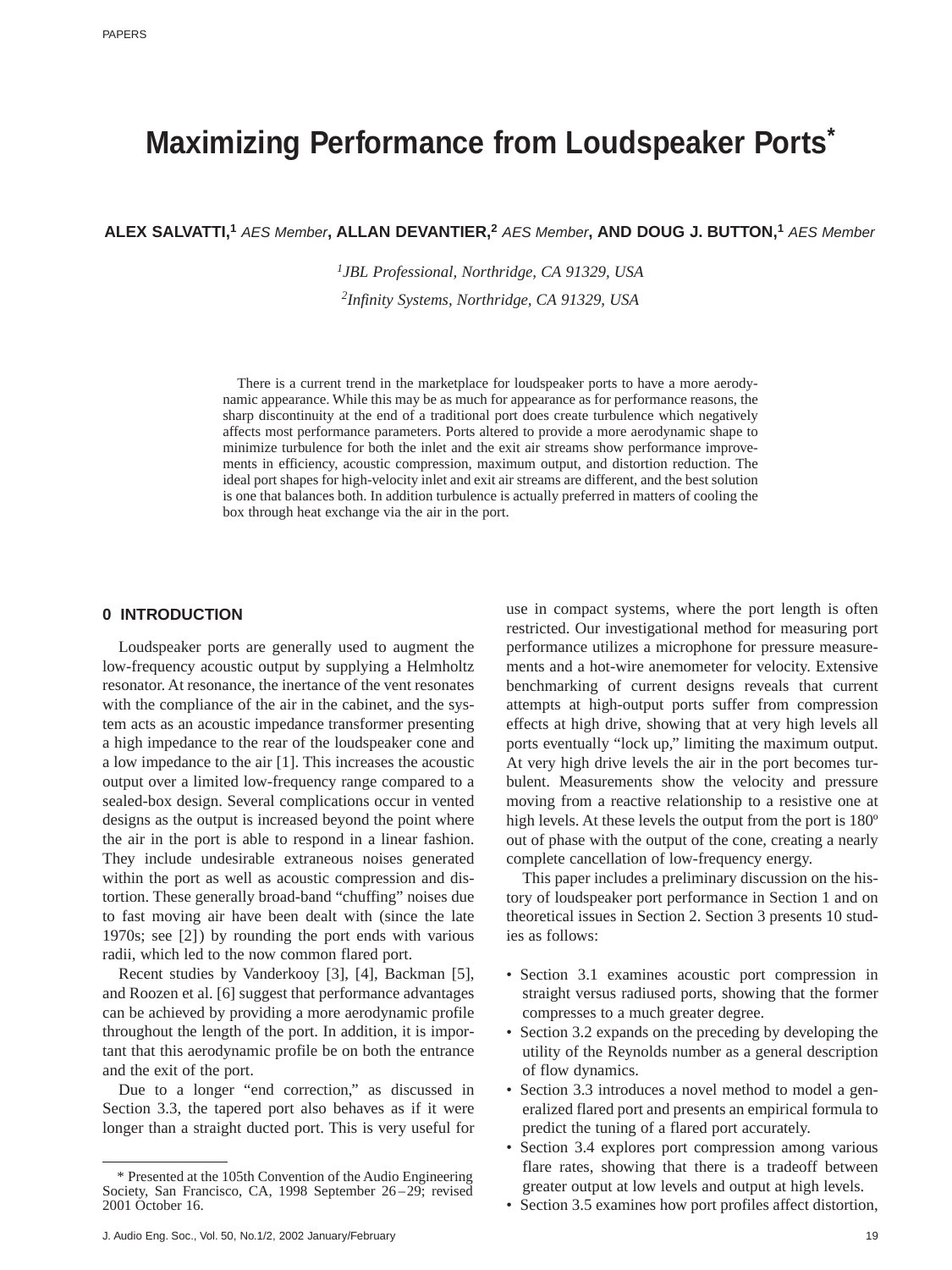finding that once again there exists a tradeoff between performance at low SPL and at high SPL. We discuss the effect of port profile on odd-order distortion and the implications of port symmetry on even harmonic distortion.

- Section 3.6 discusses velocity profile measurements made across different ports and how the results point to one profile as a preferred condition.
- Section 3.7 tests the hypothesis that port wall roughness imparts some performance improvements, finding that in fact roughness is detrimental to distortion and compression.
- Section 3.8 presents the same type of data as Sections 3.4 and 3.5 using a different mathematical port profile, but shows that the same conclusions and tradeoffs apply.
- Section 3.9 expands on the importance of port symmetry for lowest even-order distortion.
- Section 3.10 concludes the work by discussing the thermal implications of port design and placement, introducing the concept of port turbulence as a benefit to cooling.

Some general conclusions about designing ports of maximum performance are presented in Section 4.

# **1 HISTORY**

As early as 1980 (Laupman [2]) patents started to surface, suggesting that flaring the end of ports was beneficial (Fig. 1). There exist also many good studies on turbulent effects in pipes dating back much further. In 1968 Ingard and Ising [7] studied the nature of compression and distortion in orifices. Fig. 2 [7] shows the effects of compression on the SPL with increasing level, and Fig. 3 illustrates the nonlinear behavior of high SPL and the resulting harmonic content from a symmetrical orifice driven at high level. Note that the odd harmonics are much stronger,



Fig. 1. Early loudspeaker design with radii on both ends of a port. (From Laupman [2].)

a point we will discuss in Section 3.5. Fig. 4 also shows how at very high velocities the quadrature (reactive) relationship between velocity and pressure in the orifice disappears and the two are nearly in phase at high levels. This is particularly interesting because if the port pressure is in phase with velocity, the output of the port (which is now in phase with the back side of the cone) will be 180º out of phase with the front of the cone. In this condition the output in the far field could be reduced significantly in a bass reflex loudspeaker.

Extensive studies by Young [8] in 1975 and by Harwood [1] in 1972 outline expected performance limitations of traditional straight ports. Young points to a maximum velocity of about 10 m/s before serious sonic detriment occurs to the signal. In Fig. 5 Harwood shows the maximum allowable SPL for various pipe diameters



Fig. 2. SPL transmitted through an orifice in a plate as a function of driving sound pressure  $p_1$ . Shaded portion shows difference in level (compression) of  $p_1$  and  $p_2$ . (From Ingard and Ising [7].)



Fig. 3. Harmonic content of a pressure wave transmitted through an orifice in a plate of 162-dB driving SPL. Note dominance of odd-order harmonics. (From Ingard and Ising [7].)



Fig. 4. Traces of pressure *p* and velocity *u* at low and high SPL in an orifice. At low SPL  $p_1$  and  $p_2$  are in quadrature; at high SPL they are in phase.  $p_1$  represents pressure from backside of cone;  $p<sub>2</sub>$  is radiated sound from port. (From Ingard and Ising [7].)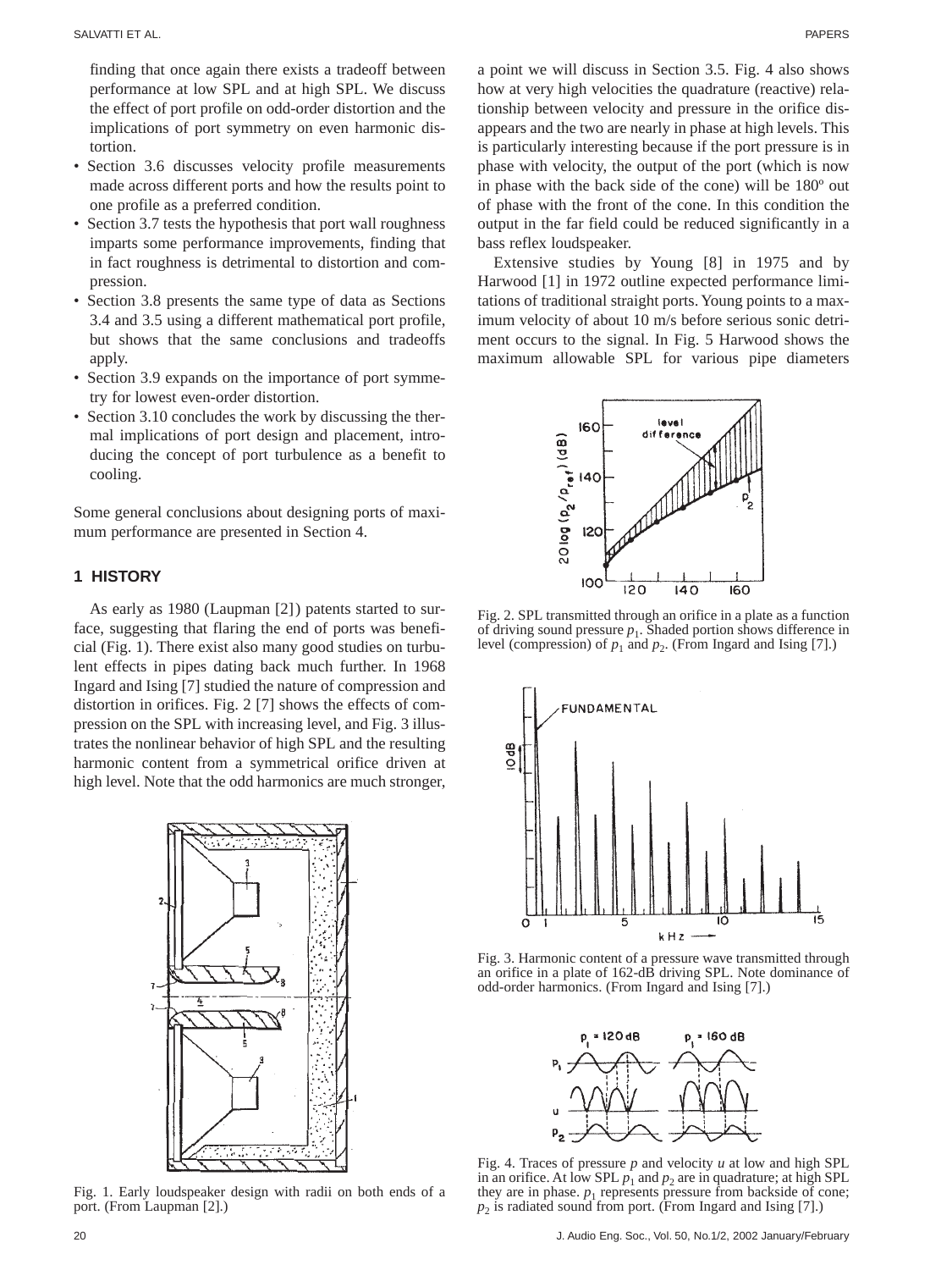PAPERS LOUDSPEAKER PORTS

before appreciable distortion due to turbulence ensues. Both authors point to a need for ports to be large in order that they produce greater SPL before losses and distortion



Fig. 5. Minimum SPL in a room of 2000 ft3 (56.6 m3) for various-diameter long pipes and vent resonant frequencies before distortion is appreciable. Note that the larger the pipe, the better, and doubling the area improves performance by 10 dB. Also lower tuning requires a larger pipe. (From Harwood [1].)

become intolerable, the bottom line being to limit the velocity to below about 10 m/s. Both allude to turbulence being generated as the Reynolds number becomes too high, this being the cause of performance degradation. The degradation takes the form of broad-band noise, harmonic distortion, and compression.

More recently, in 1995, Backman [5] showed the effects of adding very small radii to the ends of ports. The study shows a reduction in the distortion when adding even such a small change. Fig. 6 shows the difference in distortion and compression measured by Backman after radiusing the ends of the ports. Recent patents by Roozen et al. [6] showed a rather slow taper as being optimum. Roozen et al. display some very informative finite element analysis plots in Figs. 7 and 8, showing the vortex shedding as the air exits on a highly radiused port and on a slow taper port. The more flared port shows the vortices being generated inside the port, whereas the straighter port shows the vortex shedding occurring nearer the port ends. Also, the magnitude of the vortices is less in the slow taper port.1

<sup>1</sup> For more information on vortex shedding see [6].



Fig. 6. Changes in distortion and compression. Lighter trace —straight port; heavier trace —port with small radii at both ends. (From Backman [5].)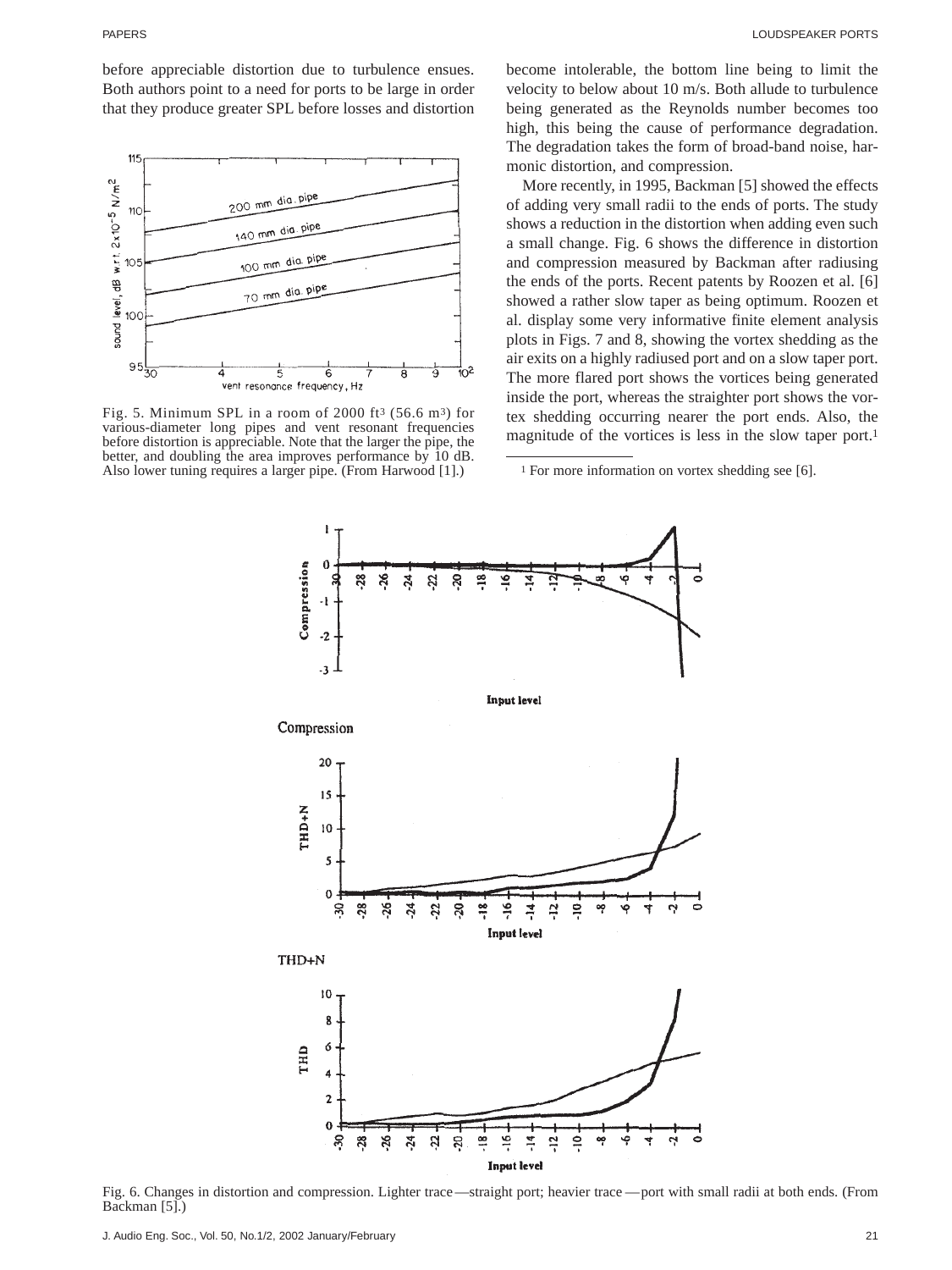This study shows that for high exit velocities a slower taper may be required, but it neglects to take into account that as an inlet a more extreme flare might actually be preferred. Granowski and Caron's 1998 patent [9] (Fig. 9) claims that an ellipsoidal flare is preferred. A further invention, outlined in patents by Polk and Campbell [10] (Fig. 10) and Goto [11] (Fig. 11), describes radiused ports with a plunger on the exit that smoothly directs the port velocity 90º in all directions to the outer periphery of the port. The previous study by Backman [5] showed that forcing the air to make any kind of turn will cause turbulence to occur at lower levels and is to be avoided if possible. However, these designs may have the great benefit of making the port effectively longer and useful in redirecting the airflow, which otherwise might exist straight into a wall or floor.

Figs. 12 and 13 are from a patent by Gahm [12]. The basic invention is a modular kit for making port tubes with radiused ends. Fig. 13 is particularly interesting as it shows a method for using the port velocity to cool the loudspeaker driver directly.



Fig. 7. Simulation of vortex shedding in highly radiused port on exit stroke. Note how early in the throat shedding begins. (From Roozen et al. [6].) (a)  $t = 7$  ms. (b)  $t = 9$  ms. (c)  $t = 11$  ms. (d)  $t = 13$  ms.



Fig. 8. Simulation of vortex shedding from very slow taper port. (From Roozen et al. [6].) (a) *t* = 7 ms. (b) *t* = 9 ms. (c) *t* = 11 ms. (d)  $t = 13$  ms.



Fig. 9. Port 3 is shown with an elliptical cross section, which is said to be optimum. (From Gawronski and Caron [9].)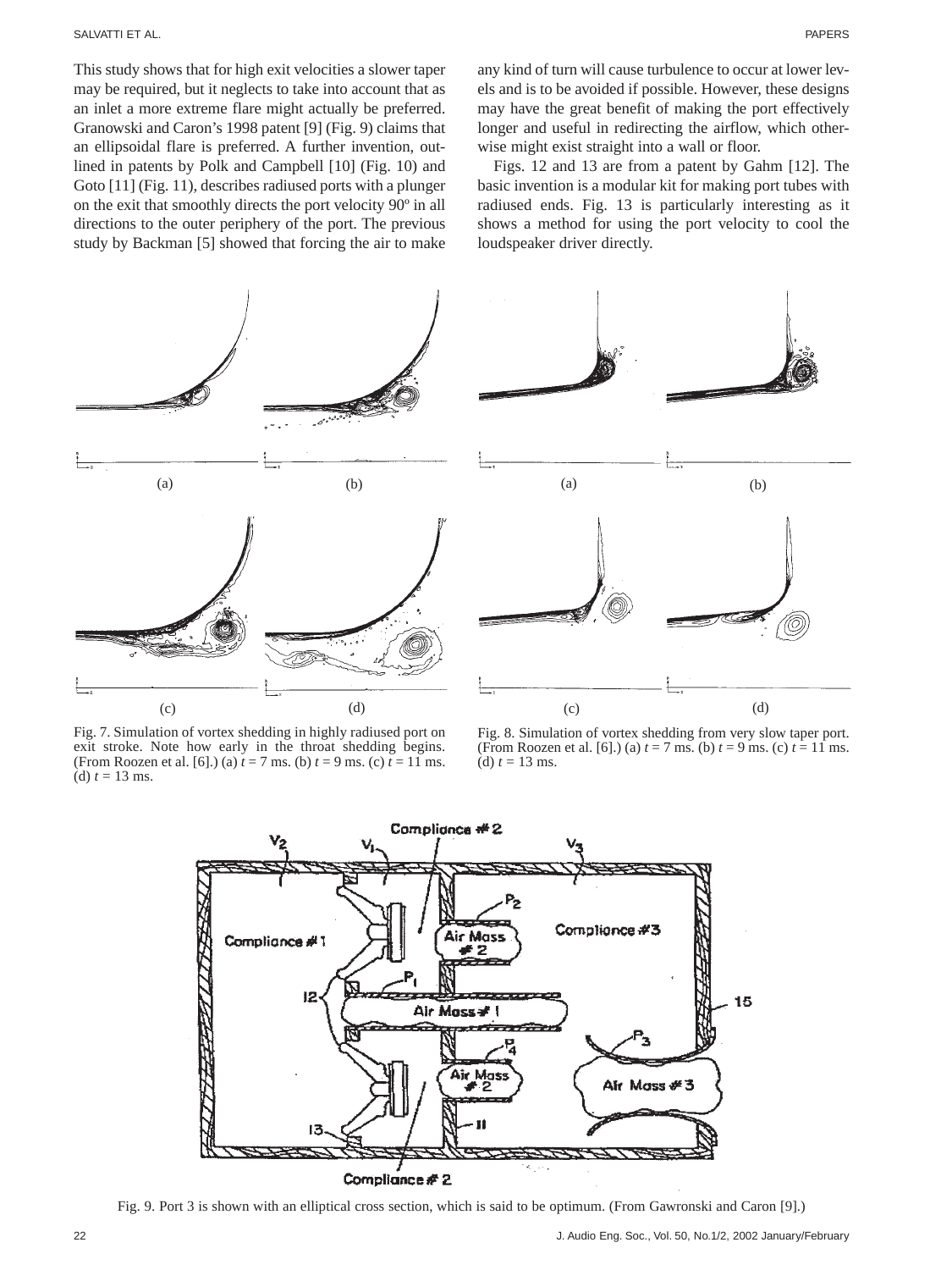The most extensive and recent work on the topic comes from Vanderkooy [3], [4], [13]. This work is showing detailed measurements of port velocities and pressure waveforms, presents waveform analysis, and outlines a detailed methodology for taking the data. In Figs. 14 and 15 we see the waveform distortions at progressively higher levels o a straight and a radiused port. Note that the straight port develops a rather asymmetrical waveform with high levels of both odd and even harmonics. The radiused (at both ends) port, however, generates a more symmetrical wave, resembling a square wave with largely odd harmonics only. In Fig. 16 Vanderkooy reports on compression effects on several ports with a variety of interesting mathematical descriptions. While no one profile stands out as superior, an interesting observation of the data (also shown by Backman) shows that at medium to higher levels, a small amount of gain takes place before compression sets in. This might suggest that boundarylayer separation is beginning but is very small and provides a more aerodynamic flow of the air in the center of the port, which is still laminar. Vanderkooy was also able to develop a model and present the supporting measurements that show that at high SPL the in-box pressure and the port throat velocity are in phase, supporting Ingard. This clearly supports the earlier contention that at high levels the output from the port will be out of phase with the front of the driver in a bass reflex enclosure and will



Fig. 10. Center fixture is said to improve aerodynamics and reduce air noise. (From Polk and Campbell [10].)



Fig. 11. Similar but earlier version of the Polk idea. (From Goto  $[11]$ .)

add additional compression, possibly completely canceling the fundamental. *The port is now simply a leak in the box*. As the cone moves inward, air exits the port in the opposite direction, and the resulting volume of displaced air is reduced. Vanderkooy shows detailed measurements and analyses of the exit jet formation at high levels, which support much of the analysis of Roozen et al. It is also important to examine closely the dynamics of the air during the inlet stroke.

# **2 FLUID-FLOW THEORY**

Fluid flow is a very complex field, and rigorous solutions to some problems, such as the fine-scale random fluctuations in turbulent flow, defy closed-form solutions. In fact, there are no analyses, not even computer solutions, that exist to describe turbulent flow completely. Luckily there are some simplifications that can be made for the flow in loudspeaker ports. The most important is the assumption of incompressible flow, that is, density fluctuations are negligible. This simplifies the general continuity equation:

$$
\frac{\partial \rho}{\partial t} + \nabla \cdot \rho \tilde{v} = 0 \tag{1}
$$



Fig. 12. Modular design for adding radii to a straight port. (From Gahm [12].)



Fig. 13. Further refinement of modular port concept which uses port for cooling transducer. (From Gahm [12].)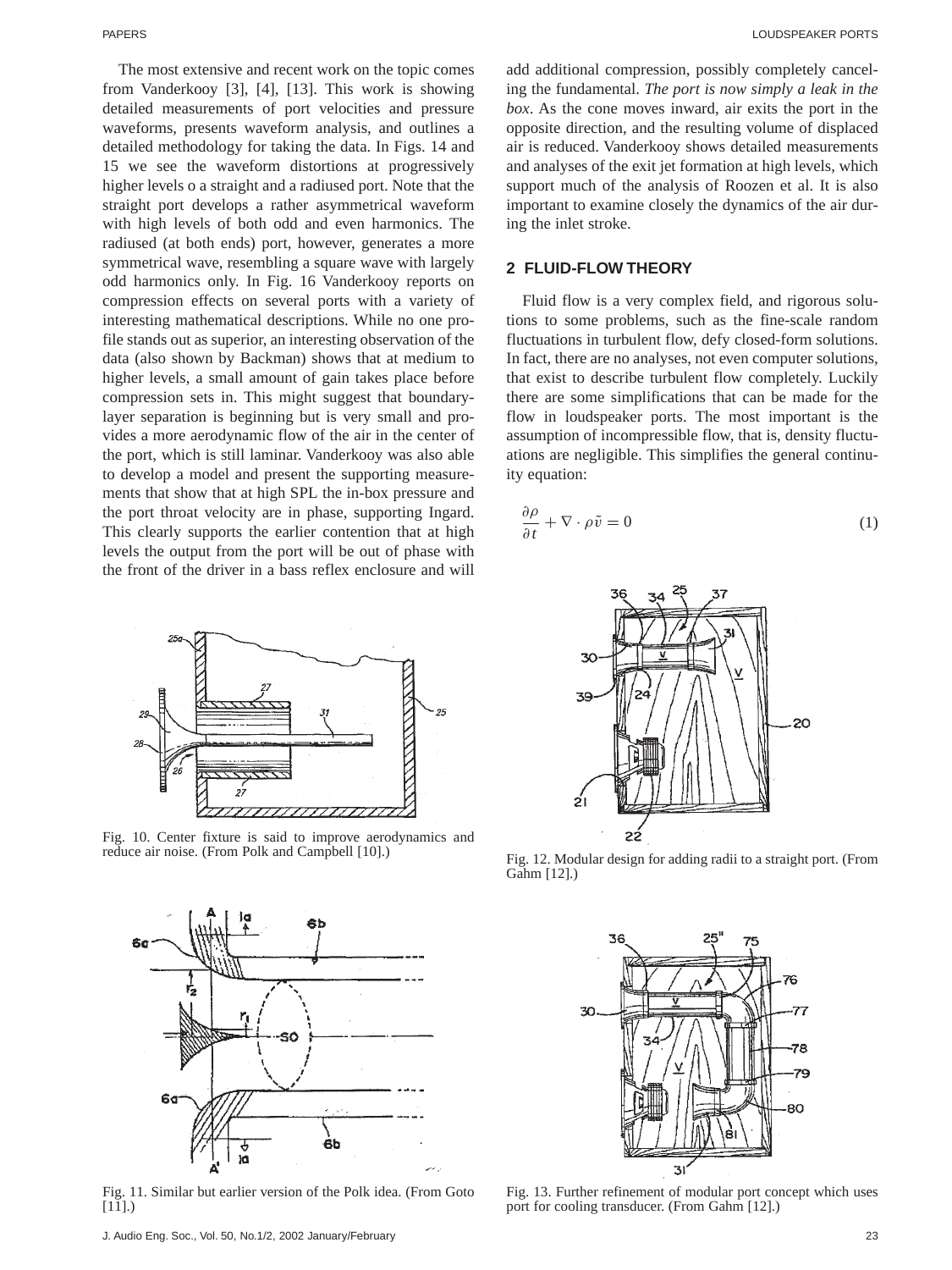

Fig. 14. Waveform data and FFT analysis at increasing levels from a straight flanged port. *Note*: Waveform is triangular and asymmetrical. (From Vanderkooy [3].)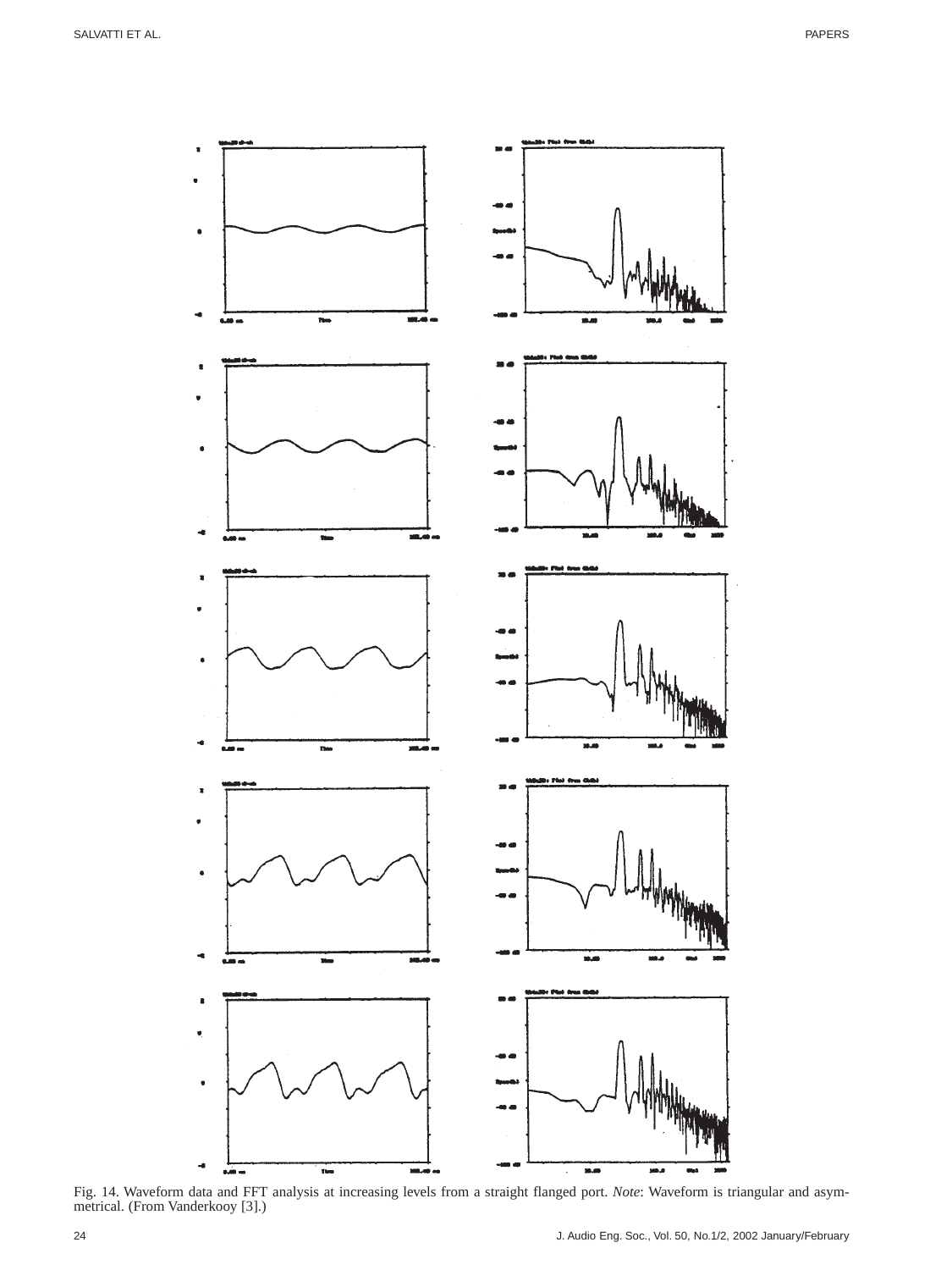

Fig. 15. Waveform data and FFT analysis at increasing levels from a radiused (at both ends) flanged port. *Note*: Waveform approaches a square wave. (From Vanderkooy [3].)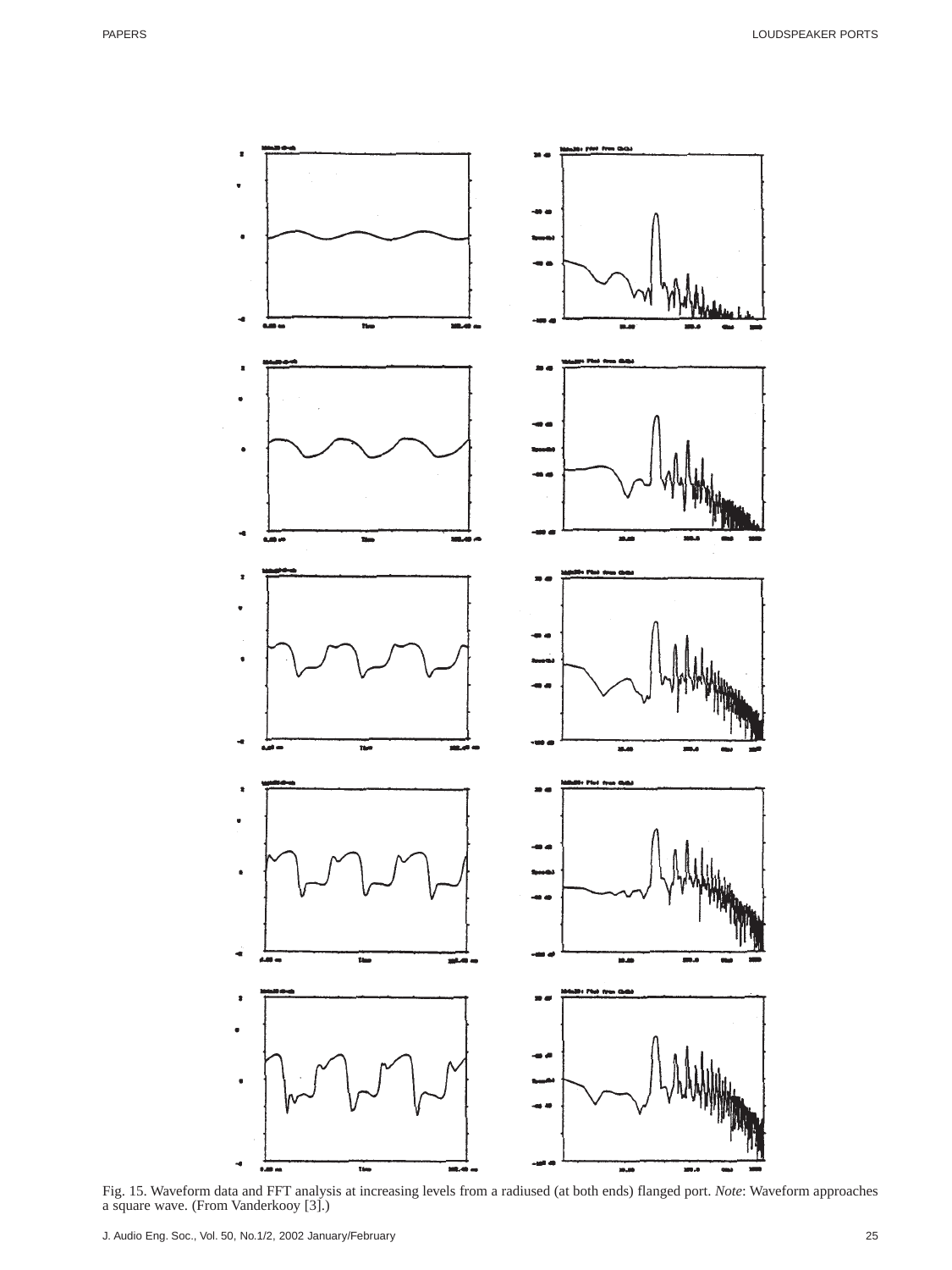where  $\rho$  is the density of air and v is the velocity, to

$$
\nabla \cdot \tilde{v} = 0. \tag{2}
$$

For air at standard temperature and pressure, this is a valid assumption when the velocity is less than the commonly accepted limit of the Mach number,  $Ma < 0.3$ , or a velocity of less than about 100 m/s. This is the case for all loudspeaker applications.

The definition of a Newtonian fluid is that forces due to viscosity are proportional to the rate of deformation. Air and water are Newtonian. Toothpaste is non-Newtonian because one must apply a large amount of force to get the flow started, but then it flows easily. The primary parameter used to describe the behavior of all Newtonian fluids is the dimensionless Reynolds number Re. For flow in a circular pipe, the pipe Reynolds number is

$$
Red = \frac{\rho v D}{\mu} = \frac{\text{inertial forces}}{\text{viscous forces}}
$$
 (3)

where *D* is the pipe diameter,  $\mu$  is the viscosity of air, and  $v$  is the velocity of flow.

In oscillating flows the dimensionless Strouhal number St is also important and is defined as

St = 
$$
\frac{\omega L}{v}
$$
 =  $\frac{\text{frequency}}{\text{mean speed}}$  =  $\frac{\text{port radius}}{\text{particle displacement}}$  (4)

where  $\omega$  is angular frequency and *L* is the characteristic length (that is, the port radius). According to Peters et al. [14], the values of  $St \leq 1$  lead to flow separation, vortices, and jets.

Flow can be laminar or turbulent, with the commonly accepted transition between the two occurring near  $Re<sub>d</sub>$  = 2300 for pipes. This value is accurate for commercial pipes, but the critical Reynolds number can be much higher if the pipe has flared ends or smooth walls. For example, even for a rather large 4-in (102-mm) port tube this would predict that turbulence would commence at velocities above 0.35 m/s, a very low velocity indeed. A practical upper limit for the Reynolds number obtainable in loudspeaker ports is on the order of 100 000.

Turbulence can be defined as an eddy-like state of fluid motion where the inertial vortex forces of eddies are larger than other forces, such as viscous or buoyant forces, which arise to damp out the eddies. It leads to random fluctuations in the flow velocity, with amplitude variations of up to 20% of nominal and with a wide frequency bandwidth of "noise" components up to 10 kHz. Physically, turbulence occurs when viscous forces are unable to damp out the nonlinear inertial vortex forces  $\tilde{v} \times \tilde{\omega}$  that arise in the pipe. Fig. 17 illustrates viscous pipe flow. The flow is to the right, and the vortex rings appear clockwise, facing downstream. Note that the direction of the vortex forces is inward, and these are balanced by the viscous forces, which are directed outward. This equilibrium is delicate and can be upset as the velocity increases. Beyond a critical value of  $\text{Re}_{d}$  any small perturbation will cause the formation of eddies that are too large to be damped. These tiny eddies will cause other eddies to form in the opposite direction, which will then pair up. The swirling eddy pair will similarly lead to other eddy pairs, two of which will pair, and so on, from small scale to large, growing larger until the entire pipe is full of eddies of all sizes and the flow is fully turbulent.

At high Reynolds numbers viscosity can generally be neglected except in the thin layer of fluid that forms along solid boundaries which is aptly called the boundary layer. Here viscous effects are significant. The velocity profile across the boundary layer varies from zero (there is no slip between the boundary and the layer of fluid immediately adjacent) to 99% of the free stream velocity at the edge (see Fig. 18). The typical width of a boundary layer in



Fig. 16. Output versus input of several flared ports. Note gain before compression. (From Vanderkooy [3].)



Fig. 17. Balance between viscous forces and internal vortex forces.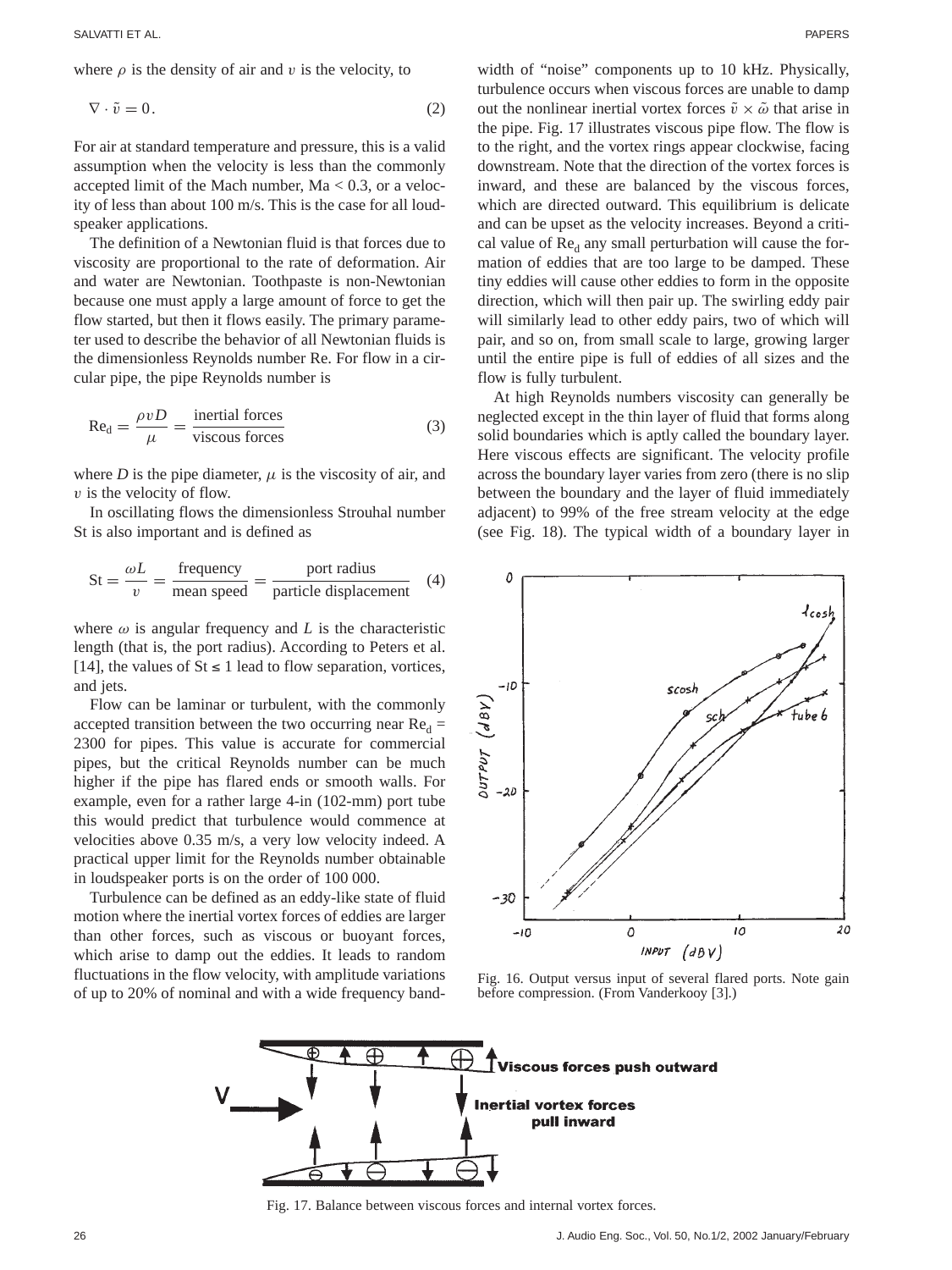ports is on the order of 1 mm.

When the fluid boundaries converge, such as through a nozzle, the flow is essentially squeezed down into a smaller area. The velocity increases and the pressure decreases. This is called a *favorable pressure gradient*, which occurs at the inlet of a flared port. When the boundaries diverge, such as the exit of a gently flared port, a socalled unfavorable or *adverse pressure gradient* is generated where the fluid is forced to lose velocity and gain pressure as the boundary layer hugs the wall. If the flare is too extreme, however, the deceleration of the flow is too great and causes the shear stress at the wall to approach zero. If this happens, the flow runs out of momentum at the boundary and local flow reversal occurs.

As shown in Fig. 19, when the momentum goes to zero, the pressure gradient becomes so large that undesirable flow separation occurs along with the localized reversal. Theoretically this separation of the acoustic flow leads to output-robbing vortices, which sink the acoustical energy into the kinetic energy of the vortex. This energy is then uselessly dissipated by friction instead of acoustic propagation [14]. Note that this situation cannot occur in the other half of the period, when the flow is going in the opposite direction, because flow separation cannot occur when there is a favorable pressure gradient.

Boundary layers may be laminar or turbulent. Turbulent boundary layers have the desirable quality of being able to withstand higher pressure gradients without becoming separated. This is because the turbulent layer has larger wall shear stress and higher momentum near the wall. This extra momentum near the wall allows a turbulent layer to withstand the unfavorable pressure gradient without separation. How does one cause the boundary layer to become turbulent? Some of the factors that would tend to cause transition to turbulence include free stream disturbances, boundary roughness, pressure gradients, or vibration. Obstructions in the boundary layer also hasten the onset of transition to turbulence.

Some experiments performed by Merkli and Thomann [15] found that for oscillating flow, turbulence does not occur over an entire cycle. Rather it occurs in the form of periodic bursts followed by "relaminarization" during the



Fig. 18. Velocity profile near a stationary wall.

same cycle. They plot that the factor

$$
A = \frac{2v}{\sqrt{\mu \omega / \rho}}\tag{5}
$$

and found a critical value  $A_c = 400$  above which transition into turbulence occurs. Their study was limited to the frequency range away from the resonance of the pipe  $(1.1 < f/f_{res} < 0.9)$ , whereas we are mainly interested in the frequency near resonance, where the acoustic port output is greatest.

The vorticity  $\Omega$  is defined as the curl of the velocity vector. Physically it is equivalent to the rate of angular deformation. If  $\nabla \times \tilde{V} = 0$ , then there is no angular deformation in any plane at any point. The circulation  $\Gamma$  is defined as  $\Gamma = \oint \hat{V} \cdot d\hat{l}$ . Physically, circulation is the flux of vorticity. If  $\Omega = 0$ , then the flow is irrotational. This is the case outside the boundary layer if we neglect the Coriolis force and gravity. The boundary layer is definitely not irrotational. These assumptions simplify the momentum equation to the unsteady Bernoulli equation.

To make a detailed analysis of the airflow in a port and develop a design approach it is important to understand the fluid flow dynamics in both directions. The preferred geometry for each may be in conflict as the intake stroke would be well served with a large radius providing a slow head loss and a favorable pressure gradient, and the exit would be well served with a more gradual flare to avoid an excessive adverse pressure gradient.

# **3 TEN STUDIES**

# **3.1 Power Compression on Straight versus Radiused Ports**

The first study undertaken by the authors several years ago was simply to make a side-by-side comparison of the power compression of a straight versus a radiused port. Previous work by Gander [16], Harwood [1], and Young [8] clearly pointed out that all ports do power compress at high levels. As mentioned before, radiused ports have become something of a fashion, and the authors intuitively concluded that they should also have superior fluid flow properties, at least on the inlet air stream, and subsequently less compression. Figs. 20, 21, and 22 show the compression versus the level for a straight 6-in (152-mm) long, 3-in (76-mm)-diameter port and for the same port with large radii on the inside and outside. The different plots are at different frequencies of 25, 30, and 35 Hz. The port was driven by two 12-in (305-mm)-high excursion



Fig. 19. Adverse pressure gradients can lead to flow separation.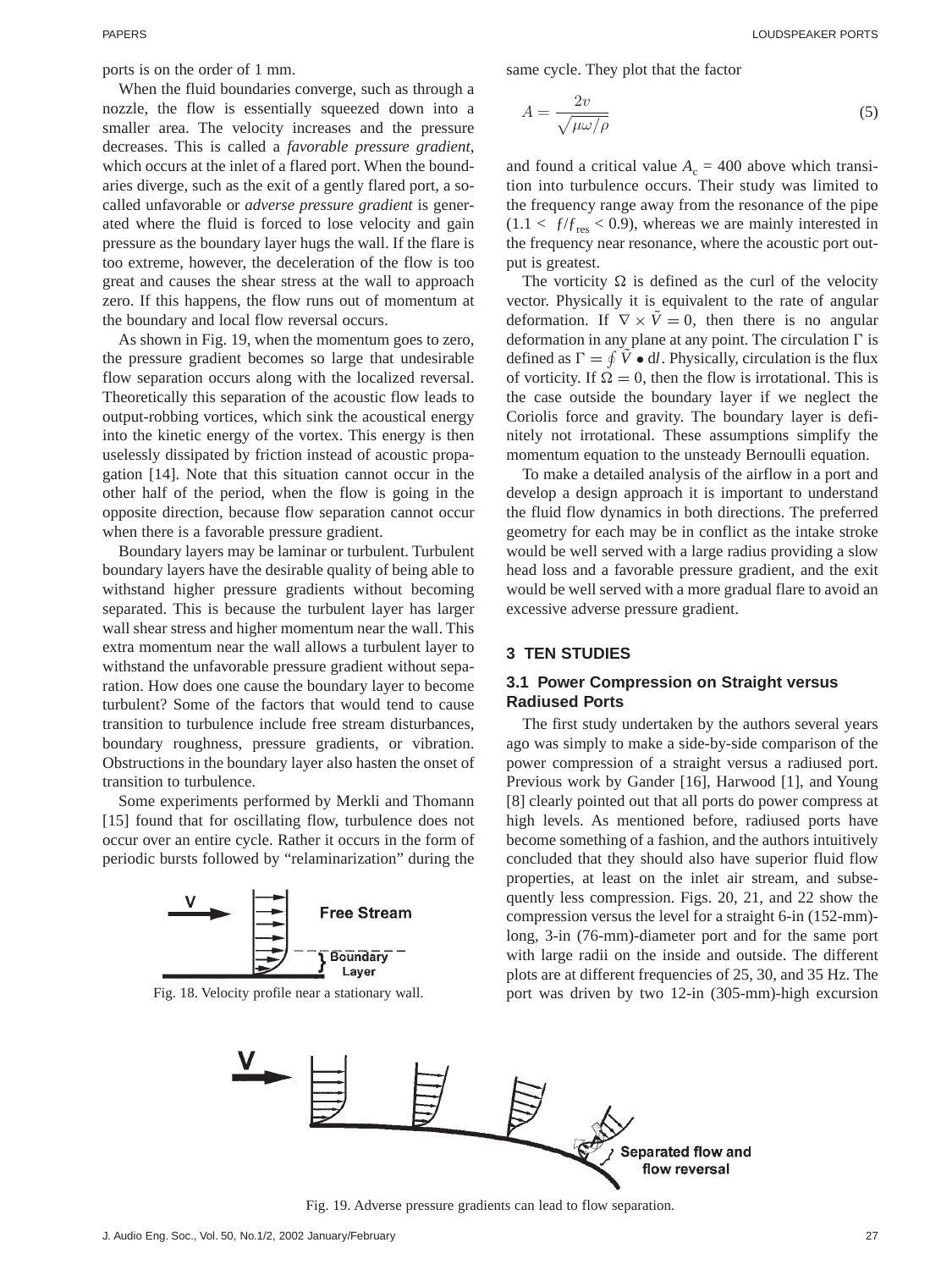

Fig. 20. Compression of 3-in (76-mm)-diameter 6-in (150-mm)-long straight port versus highly radiused port at 25 Hz. Note gain before compression.



Fig. 21. Compression of 3-in (76-mm)-diameter 6-in (150-mm)-long straight port versus highly radiused port at 30 Hz.



Fig. 22. Compression of 3-in (76-mm)-diameter 6-in (150-mm)-long straight port versus highly radiused port at 35 Hz. *Note*: Velocity is too low to compress radiused port at 35 Hz.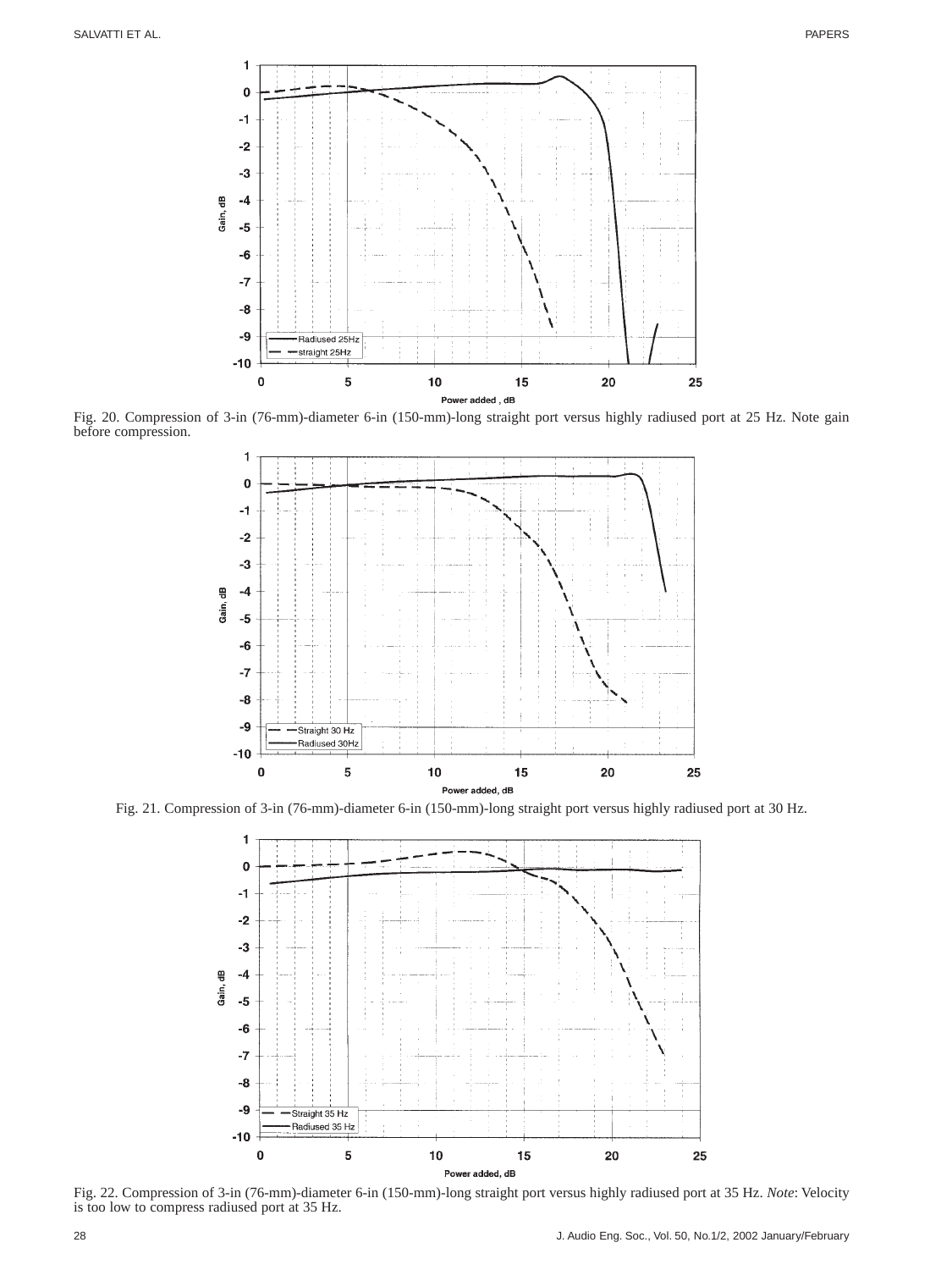woofers in a 2-ft3 (57-l) box. The tuning frequency was about 30 Hz. The input voltage and current were monitored to account for thermal compression effects, and the output was plotted versus the actual input drive power. The microphone was a small  $\frac{1}{4}$ -in (6-mm) B&K microphone spaced about 4 in (101 mm) from the port on axis. This was determined not to interfere with the airflow yet give a high enough port-to-driver output ratio that good results could be seen. A number of observations can be made from this simple experiment.

The first and most obvious observation is that the radiused port compresses substantially less at moderate levels of operation than the straight port. Also at lower frequencies (higher velocities) the effect is much more pronounced. There appears to be a "wall" beyond which neither port is able to go. The conclusion is that this wall exists at the point where the air in the port becomes completely turbulent. Another observation is that about 8-dB more output can be obtained before significant compression sets in. A close examination of the curves suggests an increase or expansion in the medium area of operation of 0.5 dB or so. This implies that at moderate levels the radiused port might have a small boundary-layer separation, which acts as "air bearing" and actually reduces losses in the port.

Most of these conclusions are basically correct but need some adjustment. Previous work by Strahm [17], following Young [8], show that the minimum impedance at port resonance rises as a port compresses. This means that the power delivered to the loudspeaker will go down even if the drivers do not thermally power compress. Since the plot is based on the real power to the drivers, and the straight port begins to compress very early on, the impedance will rise and the compression will appear to be worse. The rise in output in the middle range was also witnessed by Vanderkooy [3], confirming these data. The bottom line is that the difference between the two may not be as great as this experiment suggests, but the radiused port is still much better. Nevertheless, the issue is clearly velocity related, and boundary-layer separation is quite possibly involved at lower levels.

#### **3.2 Port Compression versus Reynolds Number**

The previous study and the historical work suggest that port performance and maximum output capability are related to the velocity in the port. In the process of working toward developing ports with optimum performance, the next step is to confirm that turbulence is in fact the culprit and to develop a simple measurement of when that turbulence is too great for desirable acoustical performance.

This study involved the measurement of the velocity of the airflow in three large subwoofers with two 18-in (457 mm) drivers in each. A hot-wire anemometer was placed in the center of the port of three very different port designs. The SPL was again measured with a small 1 ⁄4-in (6-mm) microphone a few inches from the port. Of the enclosures tested, one had a large single rectangular port, one had three circular ports, and one had four rectangular ports. None had any radii. The area of each port was different in each case, the boxes were tuned differently, and each had different volumes. The question was, what figure of merit could be applied to all subwoofers that would clearly show a relationship to power compression, which would be independent of design?

The conclusion was to take data on the velocity in the middle of the port. The velocity measurements would then be converted to a Reynolds number using Eq. (3) for each of the designs and then plotted versus compression. Figs. 23, 24, and 25 plot compression versus Reynolds number for each of the designs. What stands out is that, for the most part, all three designs show very similar compression curves at all frequencies tested. All designs seem to hit a wall near a Reynolds number of about 50 000 –100 000. This number was also confirmed by Vanderkooy [3]. The Moody chart, a standard reference chart used in fluid mechanics, shows the relationship between the Reynolds number and the turbulence in pipes (Fig. 26). It can be considered to have three regions: laminar, turbulent, and a region of transition between the two, shown shaded in the figure. The range of Reynolds numbers given here falls in the transition zone. The conclusion is that compression is clearly related to turbulence and that a Reynolds number of about 50 000 is a good indicator of when the system begins to degrade.

# **3.3 Modeling Flared Ports and Prediction of Tuning**

Everyone, from piping system engineers to carburetor designers, knows that pipe entrance losses are highly dependent on the geometry. Interestingly, exit losses are independent of geometry. However, audio signals by definition are oscillating, and therefore both sides of a loudspeaker port are "entrances" and would benefit from rounding of the edges. A well-rounded entrance with a radius of 20% of the pipe diameter yields a very low 5% loss, whereas a sharp entrance asymptotically reaches a 50% loss (Fig. 27).

The main difficulty in modeling flared loudspeaker ports is the infinite variety of profiles that will yield the same port tuning. Many loudspeaker designers choose not to experiment with flared ports because without a welldefined diameter to plug into the standard port tuning formula, they are left to design by trial and error. There are no CAD programs that incorporate the ability to design flared ports as of yet. However, there is a growing demand to take advantage of flared ports and a need for predicting their performance.

The tuning of a port, flared or otherwise, is a function of the ratio of the port cross-sectional area to the port length. For a standard straight cylindrical port, and neglecting end corrections, there are several equivalent embodiments of the port tuning equation:

$$
f = \frac{1}{2\pi} \sqrt{\frac{\gamma P_0 A}{\rho V_b L}} = \frac{c}{2\pi} \sqrt{\frac{A}{L V_b}} = \frac{c}{2\pi} \sqrt{\frac{\rho}{m_{\text{ap}} V_b}}
$$
(6)

where  $\gamma = 7/5$  for air,  $P_0$  is the ambient atmospheric pressure (101 000 Pa), ρ the density of air (1.2 kg/m3), *A* the port cross-sectional area,  $V<sub>b</sub>$  the box volume,  $L$  the port length,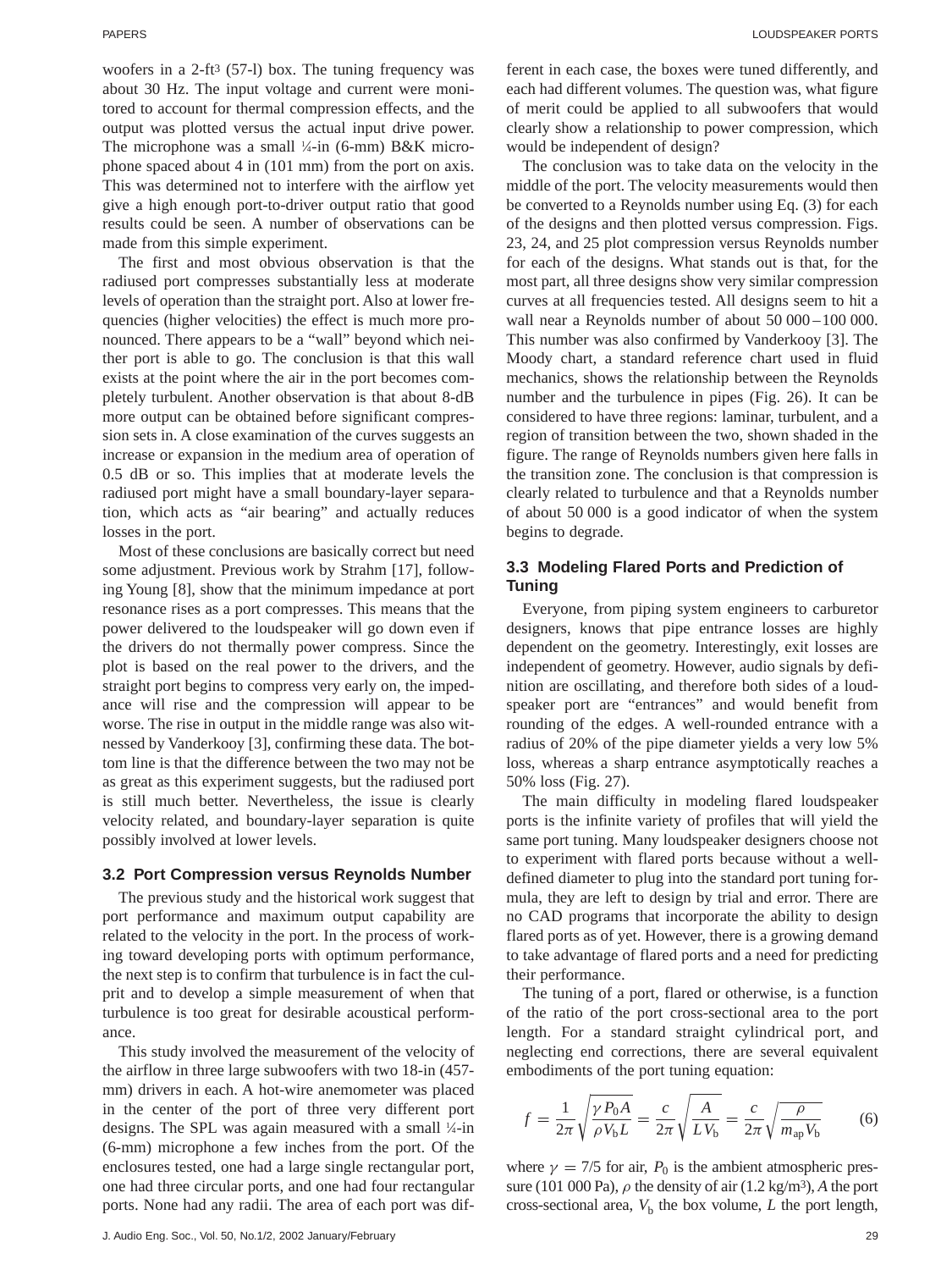

Fig. 23. Port compression versus Reynolds number in double 18-in (457-mm) subwoofer, 10 ft<sup>3</sup> (0.28 m<sup>3</sup>), tuned to 45 Hz with a single rectangular port.



Fig. 24. Port compression versus Reynolds number in double 18-in (457-mm) subwoofer, 12 ft3 (0.34 m3), tuned to 35 Hz with three straight round ports.



Fig. 25. Port compression versus Reynolds number in double 18-in (457-mm) subwoofer, 12 ft<sup>3</sup> (0.34 m<sup>3</sup>), tuned to 39 Hz with four straight square ports.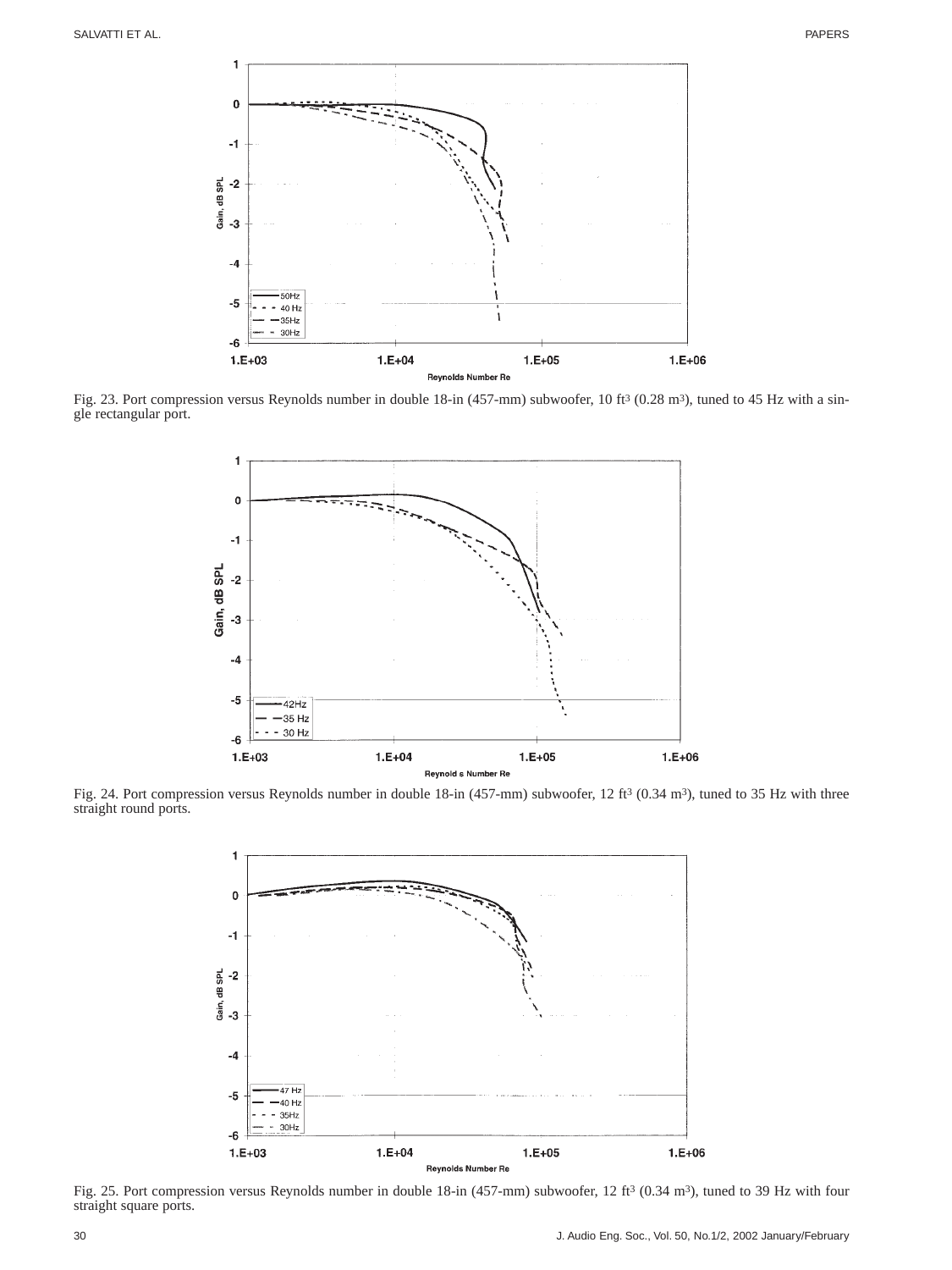and *m*ap the acoustic mass of air in the port.2 Notice that the *A*/*L* ratio enters directly with other nonport parameters.

<sup>2</sup> The acoustic mass reactance in the port  $m_{\text{ap}}$  in units of kg/m<sup>4</sup>, is given by

$$
m_{\rm ap} = \int_{-L/2}^{L/2} \frac{\rho}{A(x)} \, \mathrm{d}x + E_{\rm c} \tag{7}
$$

For the generalized cause of ports with arbitrary cross sections, one only needs to find the effective *A*/*L* ratio to

which simplifies to

$$
m_{\rm ap} = \frac{\rho L_{\rm eff}}{\pi a^2} \tag{8}
$$

for a standard cylindrical port.



Fig. 26. Moody chart showing relationship between Reynolds number, turbulence, and roughness. (Adapted from White [18].)



Fig. 27. Entrance loss coefficients for rounded and beveled inlets. Lower curve applies to rounded geometry. *K*—loss coefficient related to ratio of pressure drop to velocity. *Note*: *r*/*d* = 0.2 yields a nearly lossless inlet. (From White [18].)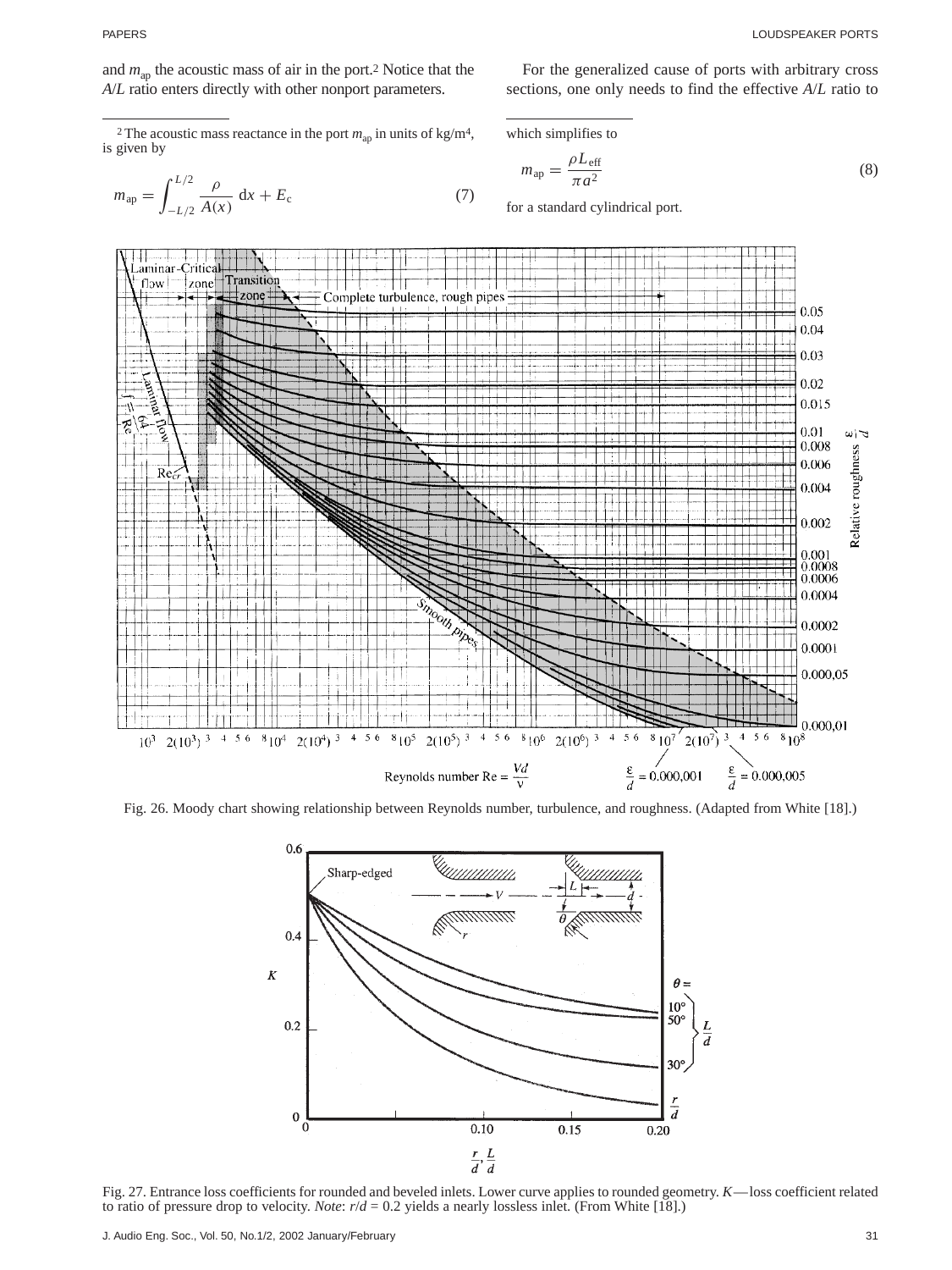find the actual tuning frequency. Vanderkooy has shown the formula for this to be

$$
\left[\frac{A}{L}\right]_{\text{eff}} = \frac{1}{\int_{-L/2}^{L/2} \frac{dx}{A(x)}} + E_{\text{c}}
$$
 (9)

where  $A(x)$  is the area function and  $E_c$  any end correction. The difficulty for flared ports arises in finding the correction  $E_c$ . End corrections are needed because the radiation impedance of a port is not zero, the free ends of which act as a vibrating diaphragm. However, since the radiation impedance is small, the effect is merely to increase the effective length of the tube by an amount  $\delta$ . For traditional straight ports, δ is a well-known quantity, equal to 0.61*a* for a free end and 0.85*a* for a flanged end, where *a* is the port radius [19, p. 131]. For straight ports  $\delta$  is relatively constant over a wide range of driving amplitudes.

Flared ports, however, do not have a well-defined diameter, and so  $\delta$  is not so simple. In effect, the end correction is a measure of the inertia of the flow at the exit. Given that each port shape has a different correction, is there any hope of developing a generalized port tuning equation? Some method of approximating a general port flare would need to be devised so that the effect of the "amount of flare" could be studied. For simplicity, we chose to investigate flare profiles described by a simple radius. Using this simplification we can define a *normalized flare rate* (NFR) as the ratio of overall port length to flare radius,

$$
NFR = \frac{\text{port length}}{2(\text{flare radius})}, \qquad 0 < NFR < 1. \tag{10}
$$

Thus a straight port would have an NFR of 0.0, and a very extreme port with a full radius would have an NFR of 1.0 (Fig. 28). Most port profiles can be approximated with an NFR in this range. This normalization of scale allows the results to be generalized to any port size.

An initial sample of six port tubes, all of 120-mm length and a minimum diameter of 60 mm, were made with NFRs of 0, 0.125, 0.25, 0.5, 0.667, and 1.0. In addition, all profiles had a small 12-mm blend radius on both ends to avoid sharp edges, as well as a 140-mm outsidediameter inner baffle for symmetry (Fig. 29).

Unexpectedly the port tuning frequency was only weakly dependent on the amount of flare. Clearly, the port length and minimum throat diameter appear to be the main determinates of tuning. As the port flare becomes more pronounced, the end correction, as typically calculated based on the radius at the mouth, overestimates the reactive air mass present. A better way to predict tuning appears to be basing the length correction on the minimum throat diameter instead of the maximum diameter. Following this path, fitting the experimentally determined tuning frequencies to a function of the flare radius leads to a striking linear relationship ( $r^2 = 0.98$ ) between NFR and the effective port area (Fig. 30). The data fit yields port tuning predictions within 2% for all six ports, and within 5% for all other port profiles tested subsequently, including elliptical and exponential profiles. Of course, the accuracy of prediction is better the

closer a given profile can be approximated by a simple radius. The formula is

$$
f = \frac{c}{2\pi} \sqrt{\frac{A_{\text{eff}}}{L_{\text{eff}} V_b}}
$$
(11)

where

$$
A_{\text{eff}} = \left[1 + 0.576 \left(\frac{L_{\text{act}}}{2r_{\text{fit}}}\right)\right] A_{\text{min}}
$$
  
NFR  

$$
L_{\text{eff}} = L_{\text{act}} + D_{\text{min}}.
$$

Here *c* is the speed of sound,  $L_{\text{act}}$  the actual port length,  $r_{\text{fit}}$ the best fit flare radius,  $A_{\text{min}}$  the minimum throat area,  $D_{\text{min}}$  the minimum throat diameter, and  $V<sub>b</sub>$  the net box volume.

The only difficulty in using this formula is finding the best fit flare radius to a given profile. But even this is relatively easy using the built-in optimizers in most spreadsheet software.

### **3.4 Acoustic Compression**

As the SPL of a port is increased, there is no escaping some degree of port compression. The question becomes, how the port flare affects this compression, if at all. As described previously, turbulence is most likely the culprit. One effect of turbulence in a port is a reduction of the *Q* of the resonance. This causes a drop in the acoustical output at resonance.

In order to explore this phenomenon, another test enclosure was constructed using a 1-in (25-mm) MDF with a single high-throw 18-in (457-mm) woofer. The bandpass box had a ported chamber volume of 201 l and a sealed chamber volume of 111 l. Testing conducted with this



Fig. 28. Simple radiused port nomenclature.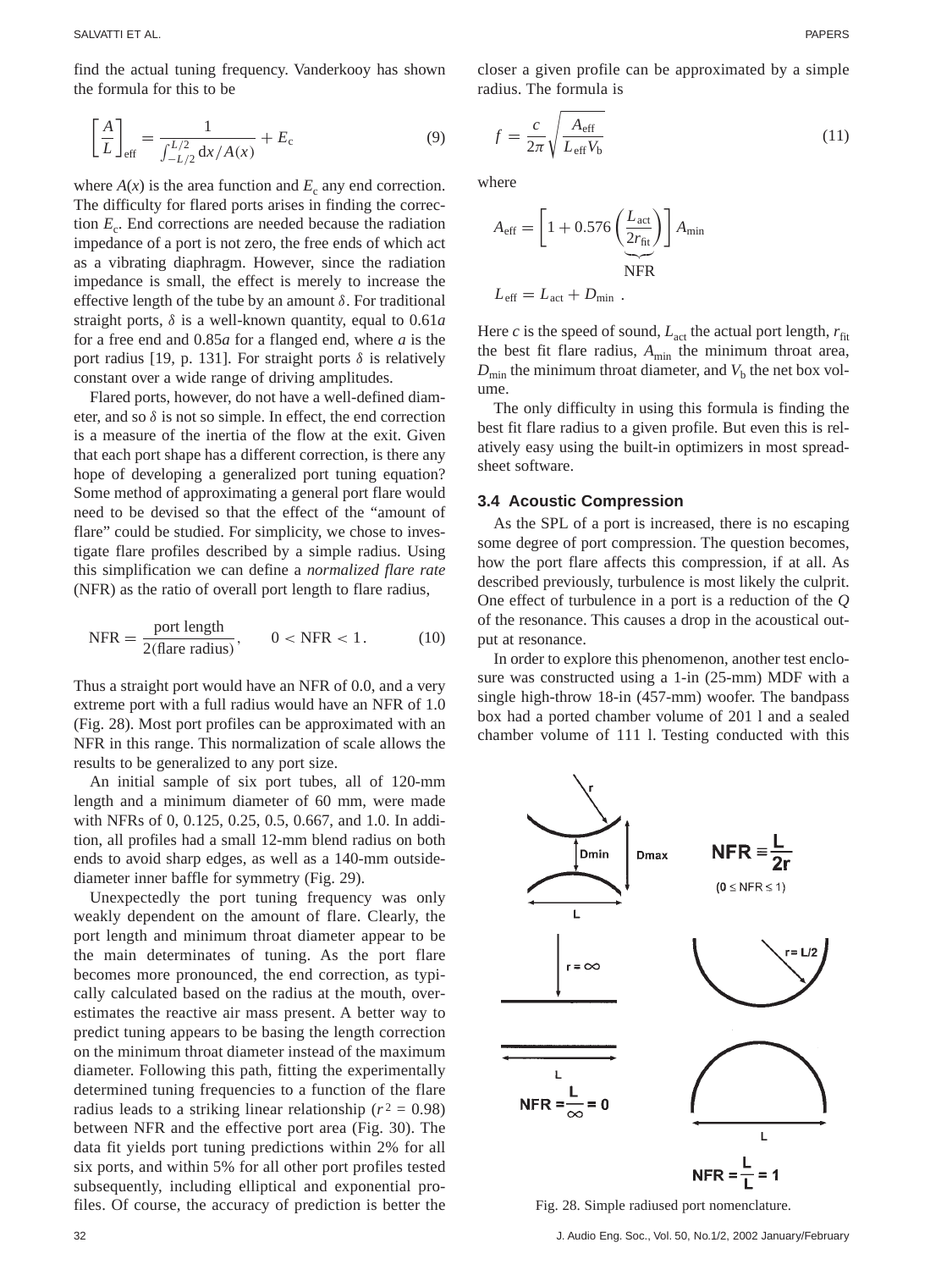box would effectively remove acoustic contributions from the transducer (as it is buried within the box), leaving only the port output. The box loss  $Q_L$  was measured by the Thiele method at over 14, indicating a very rigid, low-loss box.

Initial trials were made to find the best microphone placement for measuring compression (see Pedersen and Vanderkooy [13] for an extensive investigation). The pretrials were conducted with the microphone at the port mouth, inside the box, and at 2 m measured on a ground plane (Fig. 31). The data showed that the compression measurements are very similar in all cases, yet the cleanest data came from the in-box measurement, so this method was chosen for subsequent experiments. In-box acoustic measurements were performed using a B&K 4136 1 ⁄4-in microphone, which has a 3% distortion limit of greater than 170-dB SPL. To prevent transducer power compression from contaminating the results, a very highpower driver with minimum power compression in the test range was employed. The transducer was driven using a large power amplifier in the bridged mode, which can provide 2 kW of output into 4  $\Omega$ . Most measurements were made over a frequency range of 10 –100 Hz using a 15-s sweep from low frequency to high. Each port was driven



Fig. 31. Bandpass loudspeaker setup for compression testing. Before selecting the "in-box" position for all compression measurements, the three microphone locations shown were tried.



Fig. 30. Curve fit of flare rate to port tuning data.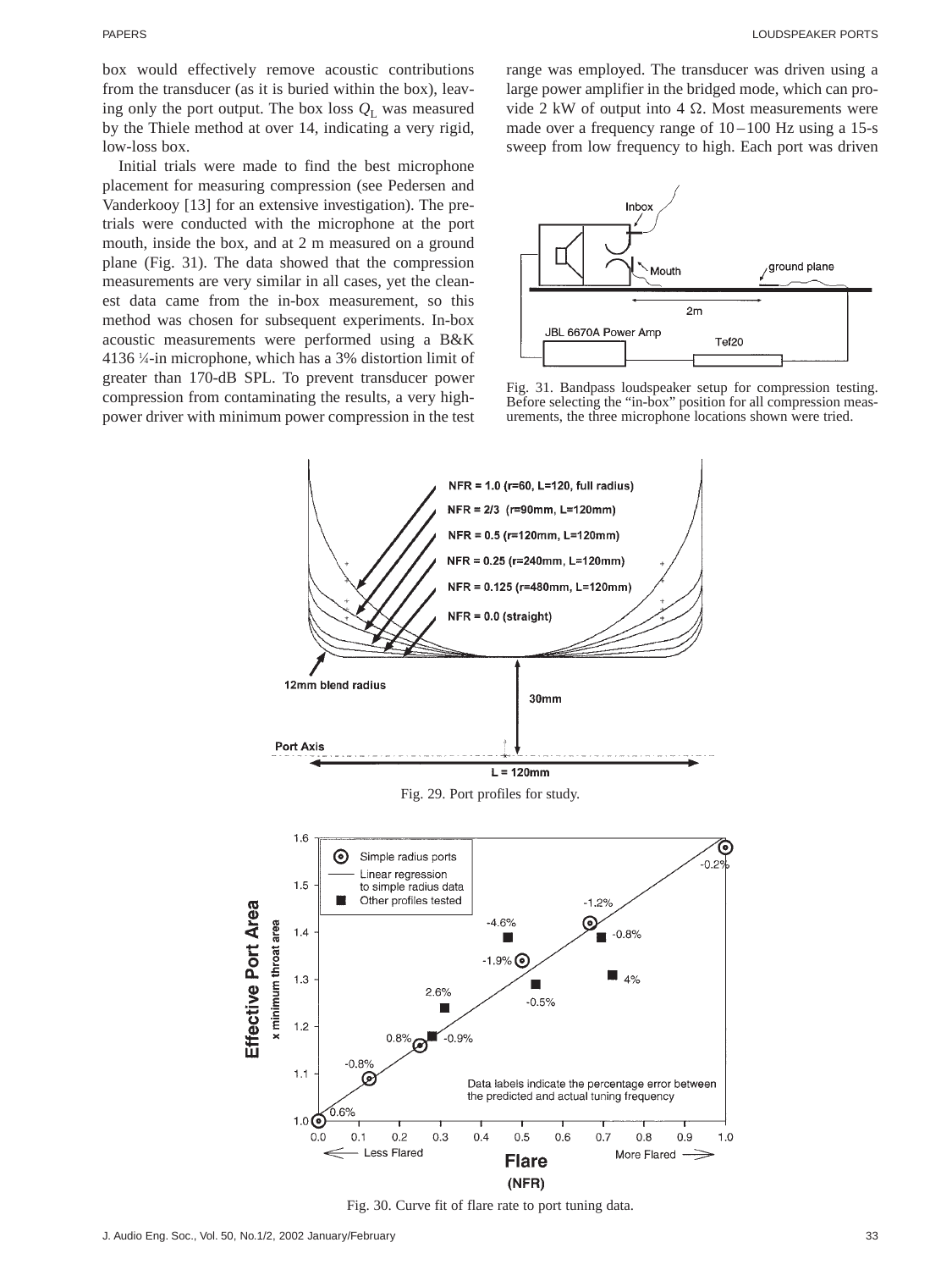at successively higher voltages in 6-dB increments beginning at 1.25 V and ending at 40 V. The curves were then mathematically lowered by the amount the input power was increased so that they would overlap, except for the compression effects. The results from some representative ports are shown in Figs. 32 –35. They indicate that there is no compression at the end of the sweep, so we can be sure that all compression shown is solely due to the port. Despite the fact that all ports compress, the ways they compress appears to differ. The largely radiused ports not



Fig. 32. Port compression measured in box for port with NFR = 0.0; 6-dB voltage increments from 1.25 to 40 V rms. Each progressive curve was lowered 6 dB. Since all curves overlap at higher frequencies, no thermal compression is evident, and all curve differences are due to acoustic compression.



Fig. 33. Port compression measured in box for port with NFR  $= 0.25$ .







Fig. 35. Port compression measured in box for port with  $NFR = 1.0$ .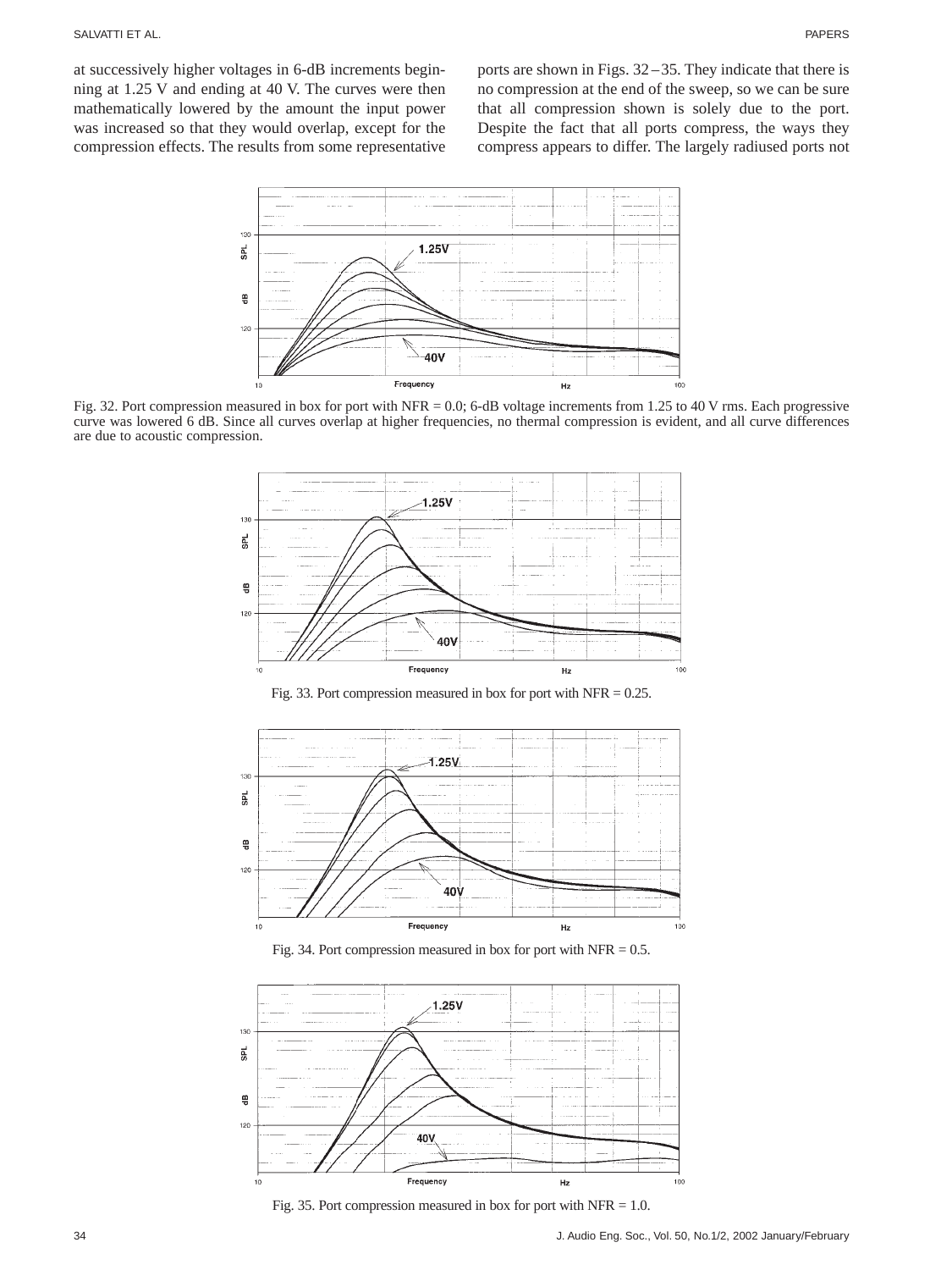only compress in level, but the frequency of the resonance shifts also. It is suspected that this happens because the port becomes effectively shorter as it starts to become turbulent, confirming Vanderkooy's contention that the end correction changes with the level. The section of the port area near the end has severe boundary separation due to the adverse pressure gradient, as predicted by Roozen et al. The air in this section is largely turbulent and is not part of the acoustic mass of the port. The port is thus effectively shorter and tunes higher. Of additional interest is that the largely radiused ports have a higher output at low levels. The *Q* of the port is clearly higher and losses are less. The straighter ports show less frequency shift, but in the straight ports the compression and losses are relatively high, especially at low levels. An optimum solution strikes a balance between minimizing frequency shift and compression. The port with  $NFR = 0.5$  appears to find this balance.

Fig. 36 shows the same data as Figs. 32 –35, but "sliced" vertically at 20 Hz and plotted relative to the straight port, whereas Fig. 37 is taking the maximum value of each curve instead. Either way, all ports measured showed severe compression, on the order of 10 dB at port tuning at the highest power levels. Despite the close grouping of the data, suggesting that any moderate



Fig. 36. Port compression versus level at 20 Hz for simple radius ports. *Note*: NFR = 0.5 is best.



Fig. 37. Port compression at port tuning versus level for simple radius ports. *Note*: NFR = 0.5 is best.

amount of flaring is good and that there is no clear winner, there were some differences noted. The most obvious conclusion is that a large radius is clearly better at lower levels. Also, it appears that the more extreme the port flare, the worse the compression at high levels. In addition, the straight port starts out with about 2 dB less output than any flared port, but it compresses less dramatically than would be expected. A close examination points to a "sweet spot," where a moderate amount of flare (NFR  $\approx 0.5$ ) works better than all others.

### **3.5 Distortion Measurements**

Probably the single most remarkable characteristic of flared ports as compared to straight ones is the marked reduction in distortion that can be achieved. It is clear that aerodynamic profiles are much quieter than their straight counterparts, but once again we can question whether a particular profile has advantages over any other.

To answer the question, another enclosure was built as a bandpass box, which could be mounted in a  $2\pi$  anechoic chamber to maximize the signal-to-noise ratio, as shown in Fig. 38. A very long throw 15-in (381-mm) woofer was used to excite the ports. Harmonic distortion was measured using a sine source set to the tuning frequency of each port in the vented test enclosure. MLSSA was used as a digital storage scope to capture several cycles of the acoustic output at a distance of 1 m from the port. The microphone was placed 45º off axis to avoid contamination from jets. A fast Fourier transform was applied to the captured waveform, and the amount of energy at the desired frequency multiples was calculated. The test was



Fig. 38. Distortion measurement setup. A bandpass loudspeaker mounted in a  $2\pi$  anechoic chamber was used to measure distortion. Note off-axis position of microphone to avoid contaminating data with subsonic noise due to exit jets.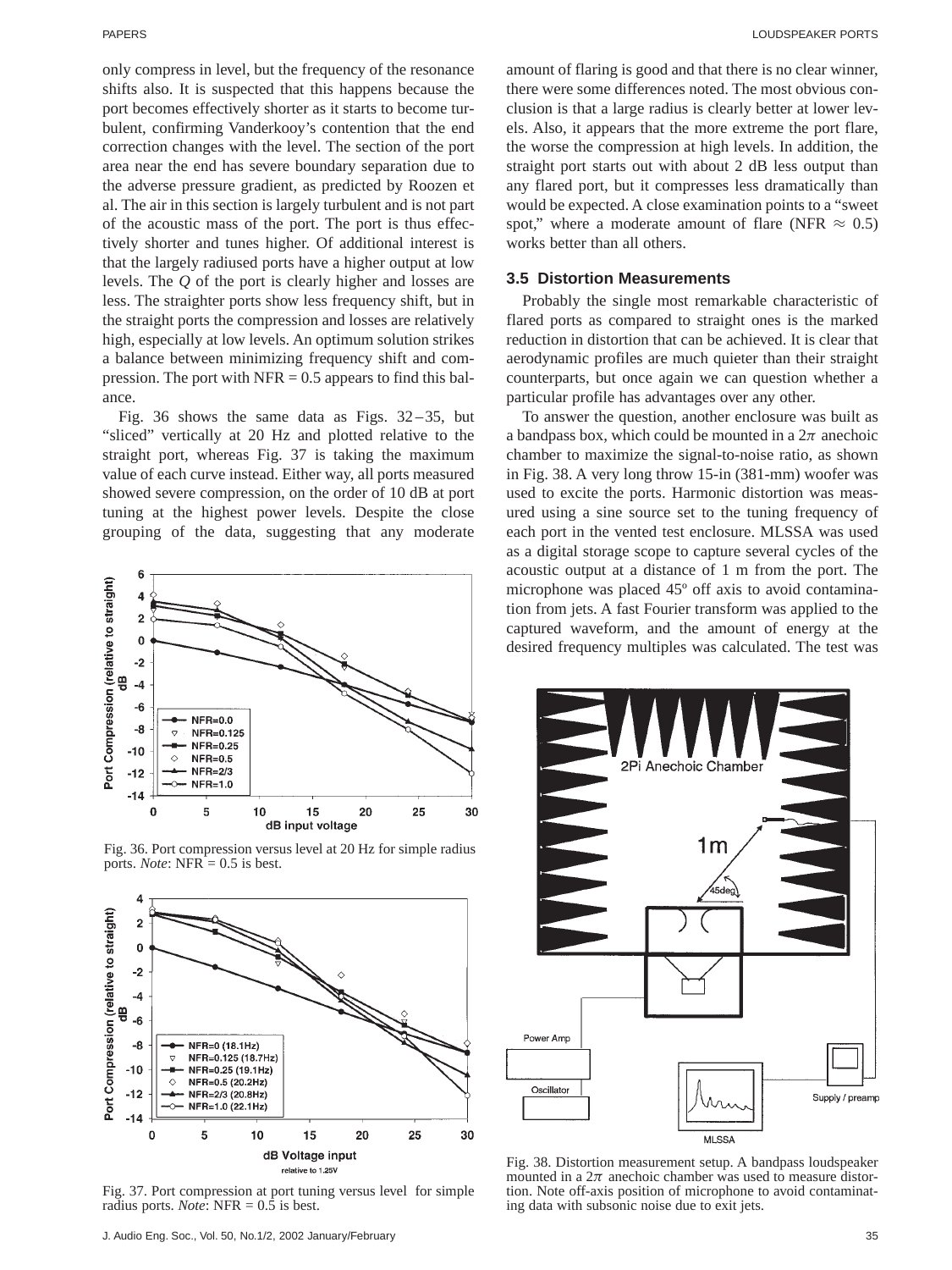repeated at an increasing input voltage in 1-dB increments until the limit of the amplifier was reached at 40 V. Results were examined for odd harmonics, even harmonics, and total harmonic distortion (THD) (all harmonics). Although noise is the most obvious artifact, nonharmonic noise was not considered for this experiment because early testing showed that port differences are captured well with harmonic analysis (Fig. 39). In all cases, most harmonic distortion occurs in the odd harmonics, with most ports examined having generally low amounts of even harmonics (Fig. 40). Examination of these results shows that port symmetry (that is, adding a flange on the inside port end) is important for minimizing this type of distortion. As expected, a low even harmonic content is found in symmetrical ports. Odd harmonic content, however, is strongly affected by port flare geometry (Fig. 41). Fig. 42 combines both odd and even harmonics into a THD measurement. In these experiments, straight ports are clearly inferior to ports with even the gentlest flare. As to flared ports, the results generally show that at lower acoustic levels, greater port flares yield lower distortion, with the  $NFR = 1.0$  port performing best as it is the least lossy, as shown in Section 3.4.

At higher levels, near 100 dB at 1 m, ports with moderate flare lead the pack, with  $NFR = 0.5$  being optimum.

At very high levels (over 100 dB at 30 Hz from a 2.5-in (63.5-mm) port), however, it is apparent that too much flare causes more distortion than gentler flares. Surprisingly, standard straight ports do not fare as poorly at high levels as would be expected. In fact, very gentle



Fig. 39. Spectra of worst port  $(\cdots)$  and one of the best ports  $(-)$  at 93-dB SPL fundamental of 33 Hz, showing that a THD measurement captures the differences. Noise is well below harmonics; therefore the level of harmonics represents a good measure of the performance.



Fig. 40. Even harmonics of some representative ports versus fundamental at increasing SPL.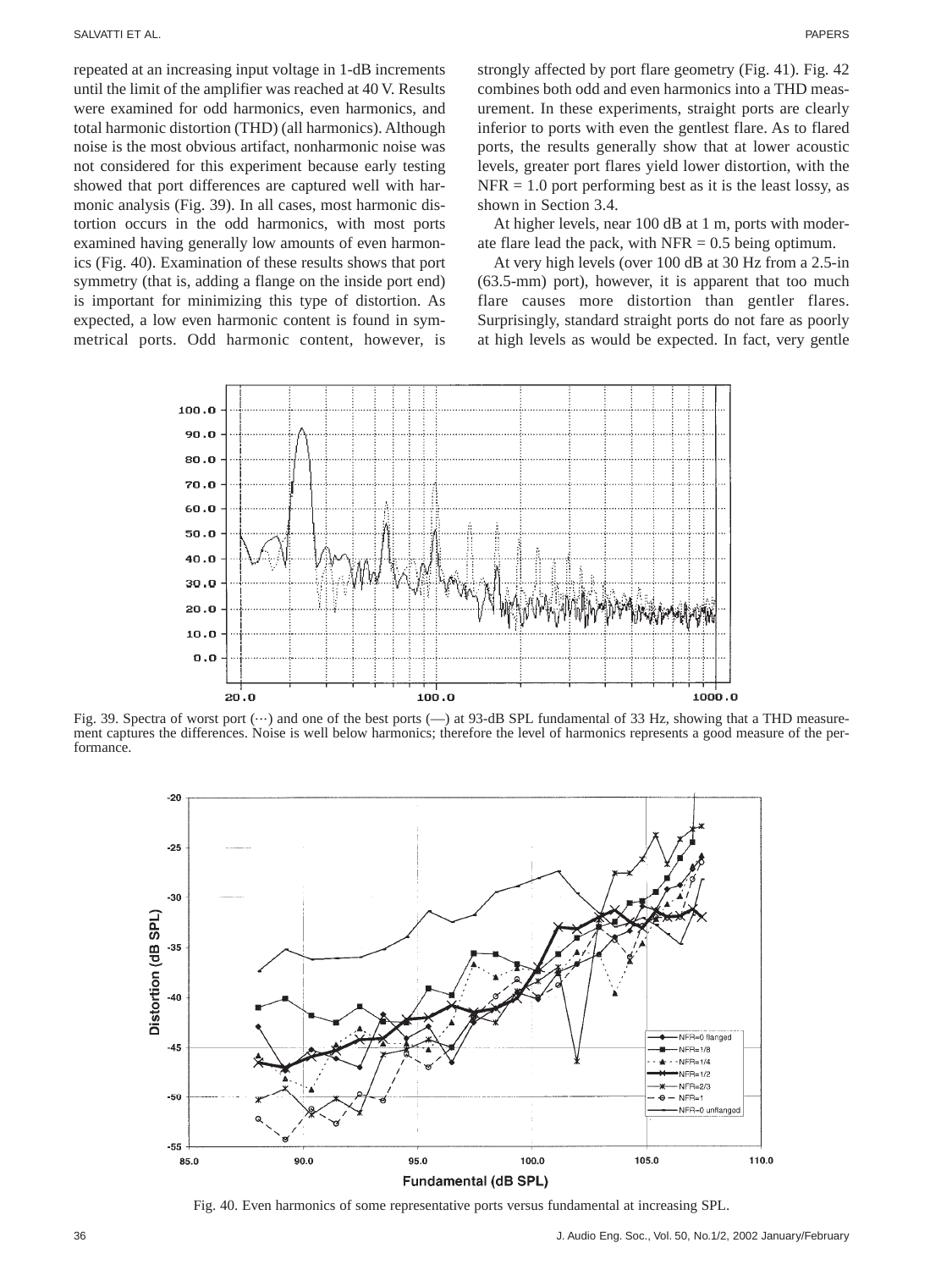flares are worse than no flare at all.

There appears to be an optimum. A moderate amount of flare for best *overall* distortion performance is required. This profile is a compromise for best performance over the entire amplitude range. Once again, the optimum normalized flare rate is near 0.5.

### **3.6 Velocity Measurements and Jet Formation**

As discussed in earlier sections, the air velocity in the ports is intimately related to performance. In order to explore the velocity magnitude and distribution across the face of flared ports and to gain a better insight into jet formation, a hot-wire anemometer (TSI model 8360) was used to measure the air velocity across the six ports studied in Section 3.5. Measurements were mainly performed at the mouth in the baffle plane. The velocity profile across each port mouth was measured for increasing input power into a test enclosure, which was a 24-in (243-mm) cube made of 1-in (25-mm) MDF with four 18-in (457-mm) high power woofers. One side was fitted with a cutout to accept interchangeable baffles. Based on the  $2-3$ -in (51 –76-mm) minimum port throat diameter selected, four woofers undoubtedly would be sufficient to create the required volume displacement needed to fully characterize



Fig. 41. Odd harmonics of some representative ports versus fundamental at increasing SPL.



Fig. 42. THD for some representative ports versus fundamental at increasing SPL.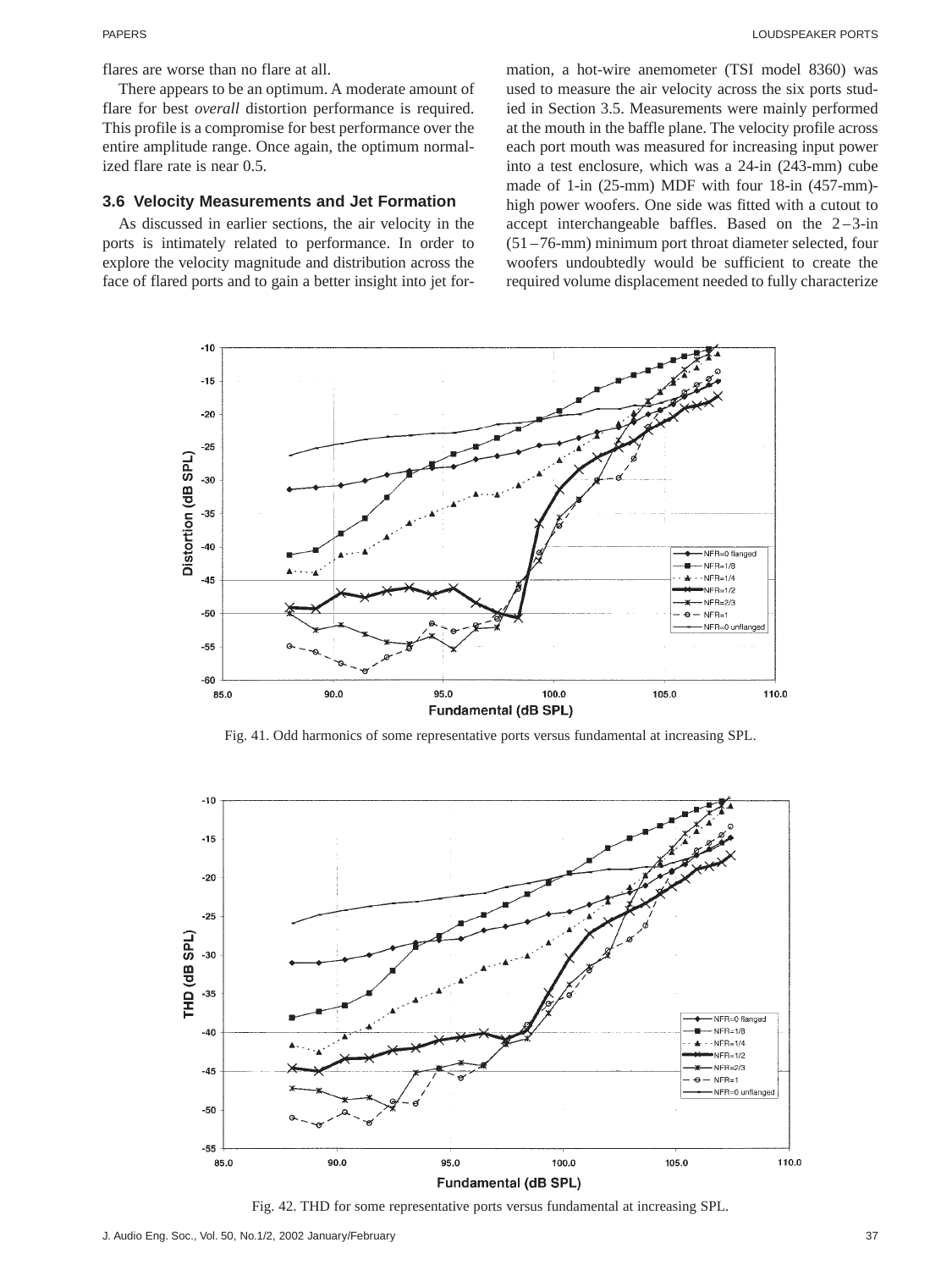each port for air velocity measurements. The transducers were driven using a large power amplifier in bridged mode, which can provide 2 kW of output into 4  $\Omega$ . Measurements were made near port tuning, where the velocity would be greatest. As can be seen in Fig. 43, the measurements tend to confirm previous work, indicating that at low to medium levels the air velocity is greatest near the port walls, and a ring of high velocity is forming lower velocity on the port axis. At high levels, when jets form, however, this behavior is not present, and the velocity magnitude is greatest at the port center. It is interesting to note in Fig. 44 that the straight port and the most gently flared ports have the highest velocities across an area that maps to the center hole diameter; it then rapidly drops off, suggesting a clear jet has formed. They seem to exhibit very similar maximum velocities, and this transition occurs at about 10 m/s, as predicted by Young. On the other hand the most radiused ports have a much more evenly distributed velocity profile, with a lower maximum velocity possible, suggesting more compression as the total area under the curve appears similar. The one port profile that stands out as having the best of both worlds is the port with the 120-mm radius (NFR  $= 0.5$ ). The "area under the curve" approaches a maximum, suggesting the least amount of total compression and the greatest output. This study also points to a balance of conditions for inlet and outlet airflow preferences in geometry.



# **3.7 Roughness Experiment**

One might think that smoother surface textures in ports would directly result in higher performance. However, since Coulomb's experiments in the 1800s it has been known that the surface roughness has an effect on friction resistance. Interestingly, the effect is negligible in laminar flow, but not if the flow is turbulent, that is, surface roughness effects would be evident only at the higher port velocities. If reduced drag is desired, a rough surface will actually perform better due to boundary-layer effects. This



Fig. 44. Velocity profiles at 20 Hz at very high levels for all ports in study.



Fig. 43. Port velocity profiles at 20 Hz. (a) NFR = 0.0. Note higher velocity at port edges for 10-V measurement. (b) NFR = 0.25. 5-V measurement shows rise in velocity at edges. (c) NFR = 0.5. Ports with NFR =  $0.5$  or higher do not show higher velocity at port edges. (d) NFR  $= 1.0$ .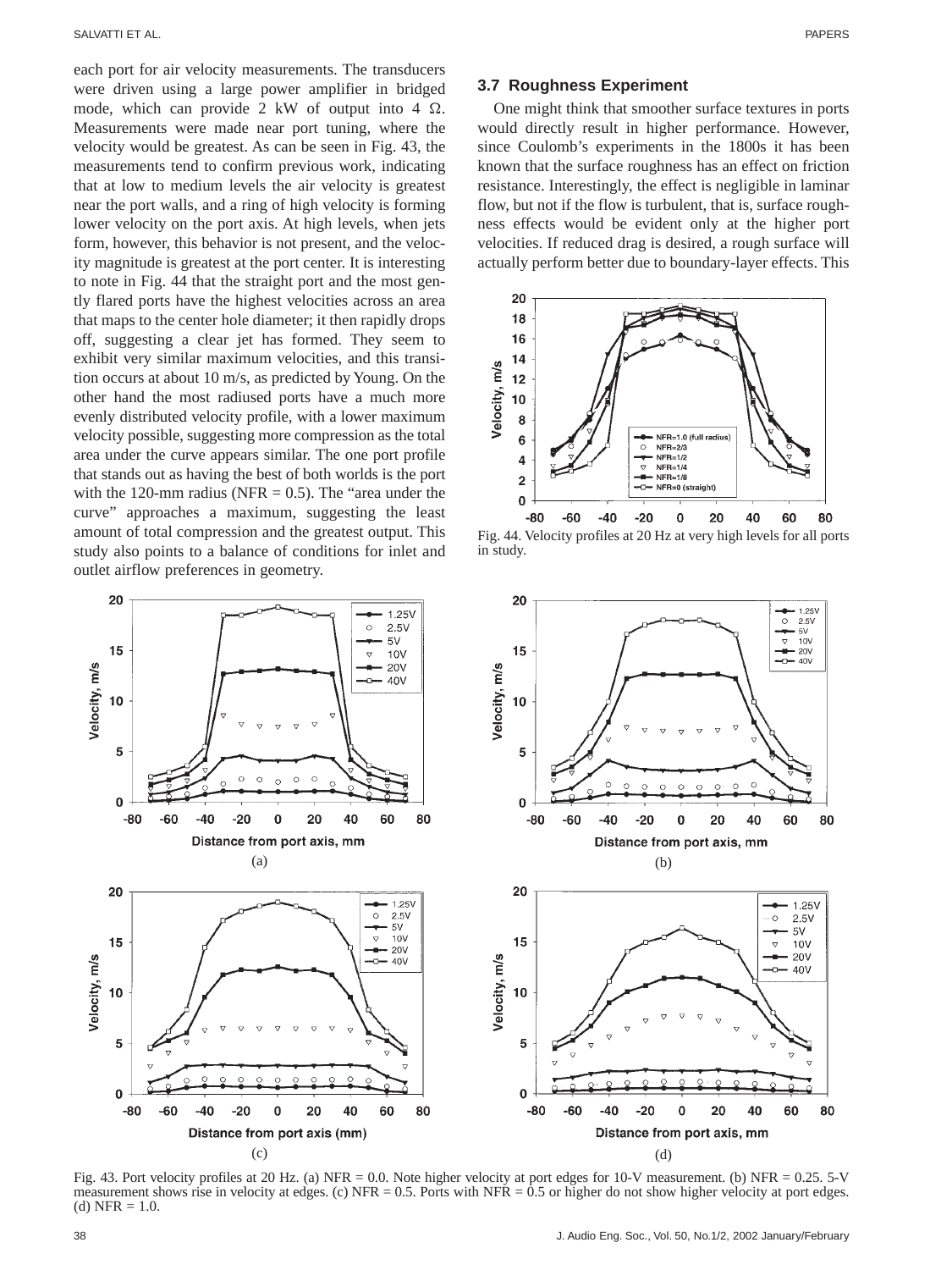is the reason why golf balls have dimples—the surface roughness is intended to "trip" the boundary layer so that it will go turbulent at a lower Reynolds number (in flight the Re of gold balls is about 100 000). The turbulence causes the separation point to move from the front to the back of the golf ball, thereby reducing drag and allowing a farther flight. There are now even commercially available subwoofer loudspeakers that use a flared port with dimples, similar to a golf ball. Fig. 45 shows a bowling ball entering the water at 25 ft/s (7.6 m/s), demonstrating how much larger the wake is on the smooth ball [Fig. 45(a)] versus that of the surface-roughened ball [Fig. 45(b)]. Notice also that the separation point has moved farther back.

Another example of intentionally induced turbulence is often seen on the top surface of airplane wings near the leading edge. These "vortex generators" are used to prevent boundary-layer separation, which could cause the wing to stall under high lift conditions such as during



Fig. 45. Strong differences in laminar and turbulent boundarylayer separation of 8.5-in (216-mm) bowling ball entering water at 25 ft/s. (a) Smooth ball, laminar boundary layer. (b) Same entry; turbulent flow induced by patch of roughness on leading surface. (From [18].)

landing.

In fluid mechanics, surface roughness is characterized by the dimensionless roughness ratio:

$$
\frac{\varepsilon}{d} = \frac{\text{wall roughness}}{\text{diameter}} \,. \tag{12}
$$

Small changes in the roughness ratio can lead to very large effects in the turbulent flow region. To test the hypothesis, we constructed five copies of the best performing port  $(NFR = 0.5)$  and then affixed precision glass beads of various sizes, ranging from 1 to 2.5 mm, to the inside port walls using a spray adhesive. This corresponds to a roughness ratio range of approximately  $0.02 - 0.04$ . These ports were manufactured such that the volume occupied by the beads was accounted for. The ports were then subjected to the same distortion and compression tests described earlier. Contrary to expectation, over the range of roughness examined, rough ports were generally inferior to the smooth-walled port. Rough ports had more harmonic distortion above 95 dB at 1 m. Only in a very narrow range, between 90 and 95 dB, did the wall roughness produce a marginal improvement in odd harmonic distortion. At all other levels the smooth-walled port performed better (Fig. 46).

Based on the fluid mechanics literature [18], we expected to see a benefit in rough walls in the acoustic compression measurement. Unfortunately, roughened port walls failed to show any advantages here as well. In fact, Fig. 47 shows that all rough ports were consistently compressing about  $1 - 1.5$  dB more than the smooth port. These negative results may be explained by noting that even at the highest Reynolds numbers near 100 000, the Moody chart predicts that we are only just entering the transition region and have not reached the fully turbulent region where roughness would be expected to make a large impact. Based on these results, it does not appear that dimpling the walls guarantees any extra performance.



Fig. 46. THD of ports in roughness study. Textured ports performed poorly over most of the testing amplitude range. Differences are mainly due to odd-order distortion (not shown).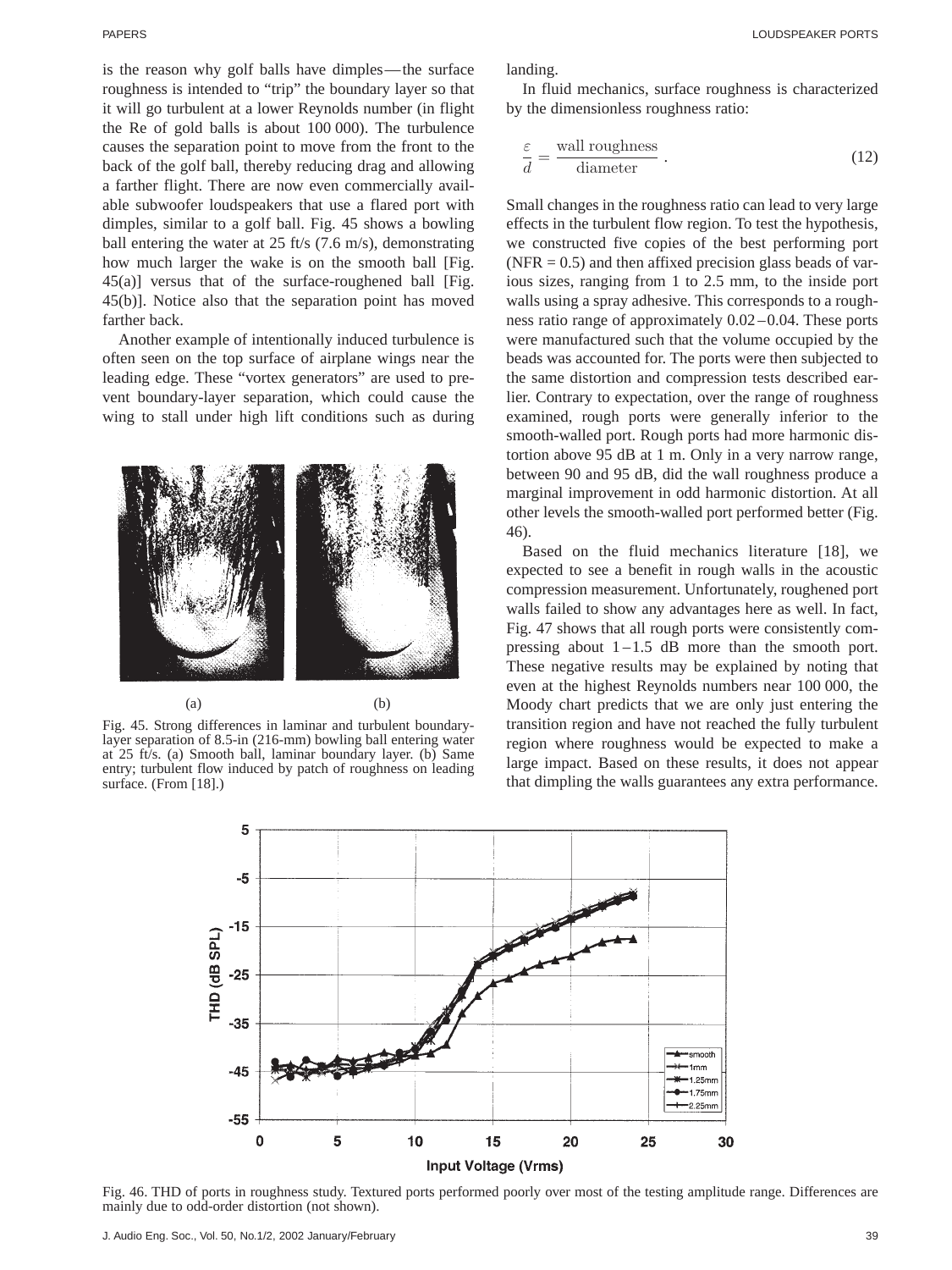#### **3.8 Polynomial Flare Profile**

Taking a slightly different approach to defining the flare rate, we chose to use a polynomial expression to define the port profile instead of a simple radius. The idea was to see whether an optimum solution might exist by approaching the problem from a different angle. It was further desired



Fig. 47. Port compression of ports in roughness study. All textured ports performed worse than smooth port.

that all ports tune to the same frequency so that this would be a tightly controlled, legitimate comparison. This tuning requirement dictated that the ports have different minimum throat diameters in order to achieve identical  $m_{\text{ap}}$ values. Recall that all ports from the previous studies had identical minima and therefore tuned differently. A series of seven ports was designed with ratios of maximum to minimum diameter ranging from 1:1 to 2:1. All ports had the same physical length, and a 15-mm radius was added to both ends of each port. For reference a straight port (port s) and an elliptical port (port el), similar to the one cited by Gawronski and Caron [9], were also included in the experiment. Fig. 48 depicts the profile of the ports, and Table 1 completes the description of the ports.

The ports were mounted in the bandpass enclosure described in Section 3.5. The experimental setup follows that of Section 3.5, except that all ports were driven by a 33.0-Hz sine wave with drive levels ranging from 1.12 to 50.79 V rms.

Fig. 49 is a plot of THD versus SPL for ports, s, sr, a, b, and c, and Fig. 50 shows the same data for ports el, c, d, e, and f. At low sound pressure levels any flare works significantly better than a traditional straight port, and the more flare, the better. At medium SPL there is a clear trend that is revealed in the data for the ports examined in



Fig. 48. Port profiles for polynomial study.

| Port<br>Name | Physical<br>Length<br>(mm) | Minimum<br>Diameter<br>(mm) | Maximum<br>Diameter<br>(mm) | Max/Min<br>Diameter | Max/Min<br>Area | Tuning in<br>59-L Test Box<br>(Hz) |
|--------------|----------------------------|-----------------------------|-----------------------------|---------------------|-----------------|------------------------------------|
| S            | 120                        | 68.7                        | 68.7                        | 1.00                | 1.00            | 33.0                               |
| <b>Sr</b>    | 120                        | 66.1                        | 66.1                        | 1.00                | 1.00            | 32.9                               |
| a            | 120                        | 64.4                        | 72.3                        | 1.12                | 1.26            | 33.0                               |
| b            | 120                        | 62.9                        | 79.2                        | 1.26                | 1.59            | 33.1                               |
| $\mathbf{c}$ | 120                        | 61.8                        | 87.4                        | 1.41                | 2.00            | 33.2                               |
| d            | 120                        | 60.9                        | 96.7                        | 1.59                | 2.52            | 33.4                               |
| e            | 120                        | 60.1                        | 107.0                       | 1.78                | 3.17            | 33.5                               |
| f            | 120                        | 59.5                        | 119.0                       | 2.00                | 4.00            | 33.6                               |
| el           | 120                        | 58.0                        | 120.0                       | 2.07                | 4.28            | 33.4                               |

Table 1. Port characteristics.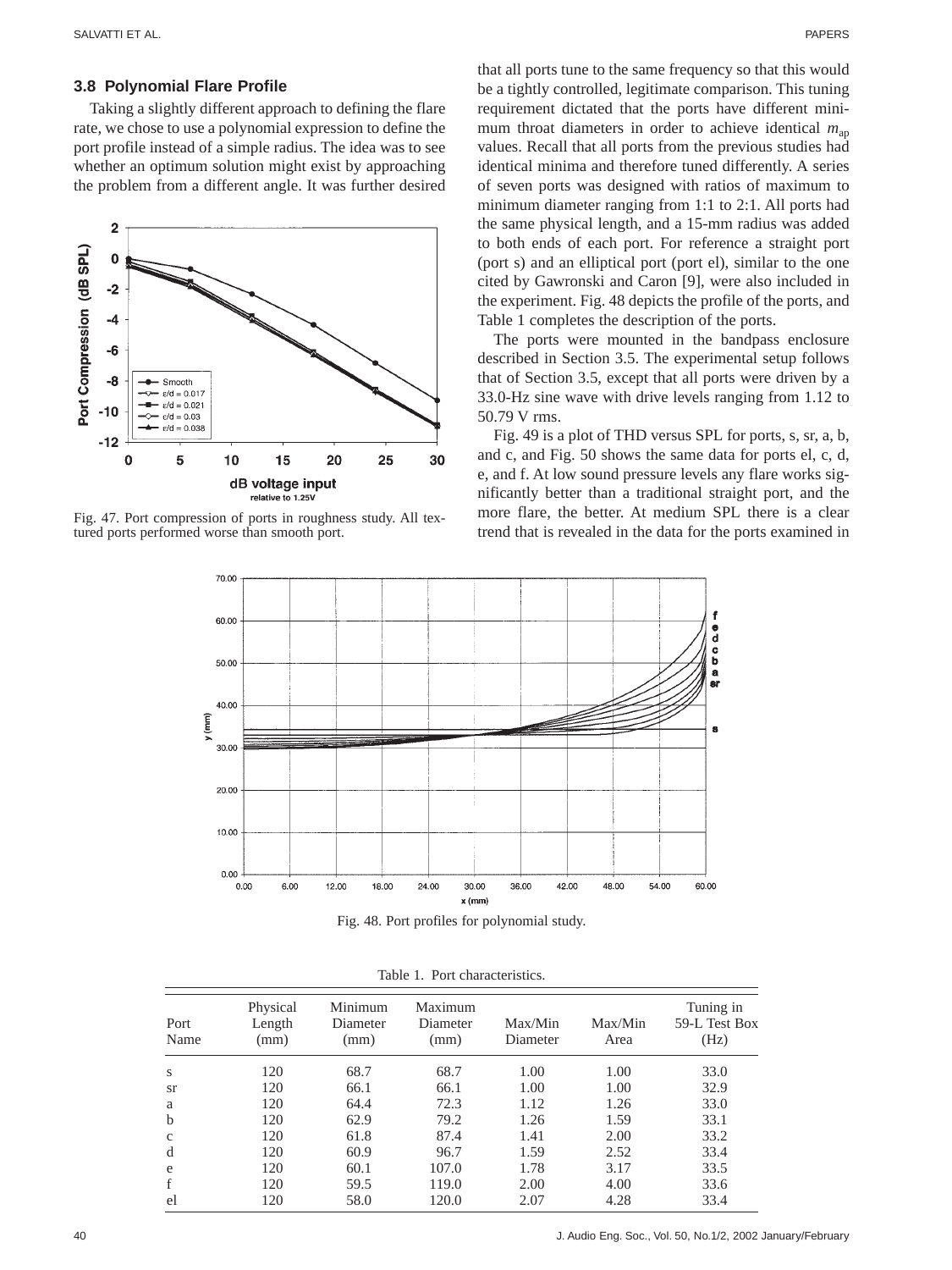Fig. 49. Here performance is strongly related to the flare rate; the ports with more flare have lower distortion. For the ports with significant flare (Fig. 50) the differences are more subtle. At high SPL the performance gap becomes even tighter with no clear winners, only losers, that is, here the straight port actually outperforms ports sr and a. At high levels, however, ports c and d with a best fit NFR near 0.5 appear to have an edge.

These data lead us to the same conclusions found in Section 3.5, namely, that a generous flare, to a point, enhances port performance. There is some indication that too much flare is not necessarily a good thing. At medium SPL ports c and d perform nearly as well as the ports with more generous flares, and they appear to have an edge at higher levels. These differences, however, are extremely subtle when one compares the performance to ports sr, s, and a. Like the experiment with simple radii, the flare rates that are in the middle range are the best, and an optimum solution was achievable. The ellipse also performed quite well, suggesting that a different approach could be used to find a near optimum solution. The suggestion here is that there are probably an infinite number of profiles (all moderate in nature) that will perform well.

### **3.9 Port Asymmetry**

In the previous experiment we noted that at high SPL ports c and d had the lowest odd harmonic distortion. In contrast, at high SPL ports c and d had a more even harmonic distortion than the others.

From our experience with transducers and amplifiers we tend to associate even harmonic distortion with asymmetry and odd harmonic distortion with symmetrical



Fig. 49. THD versus fundamental for ports s (straight), sr (straight with radius), a, b, and c.



Fig. 50. THD versus fundamental for ports el (elliptical), c, d, e, and f.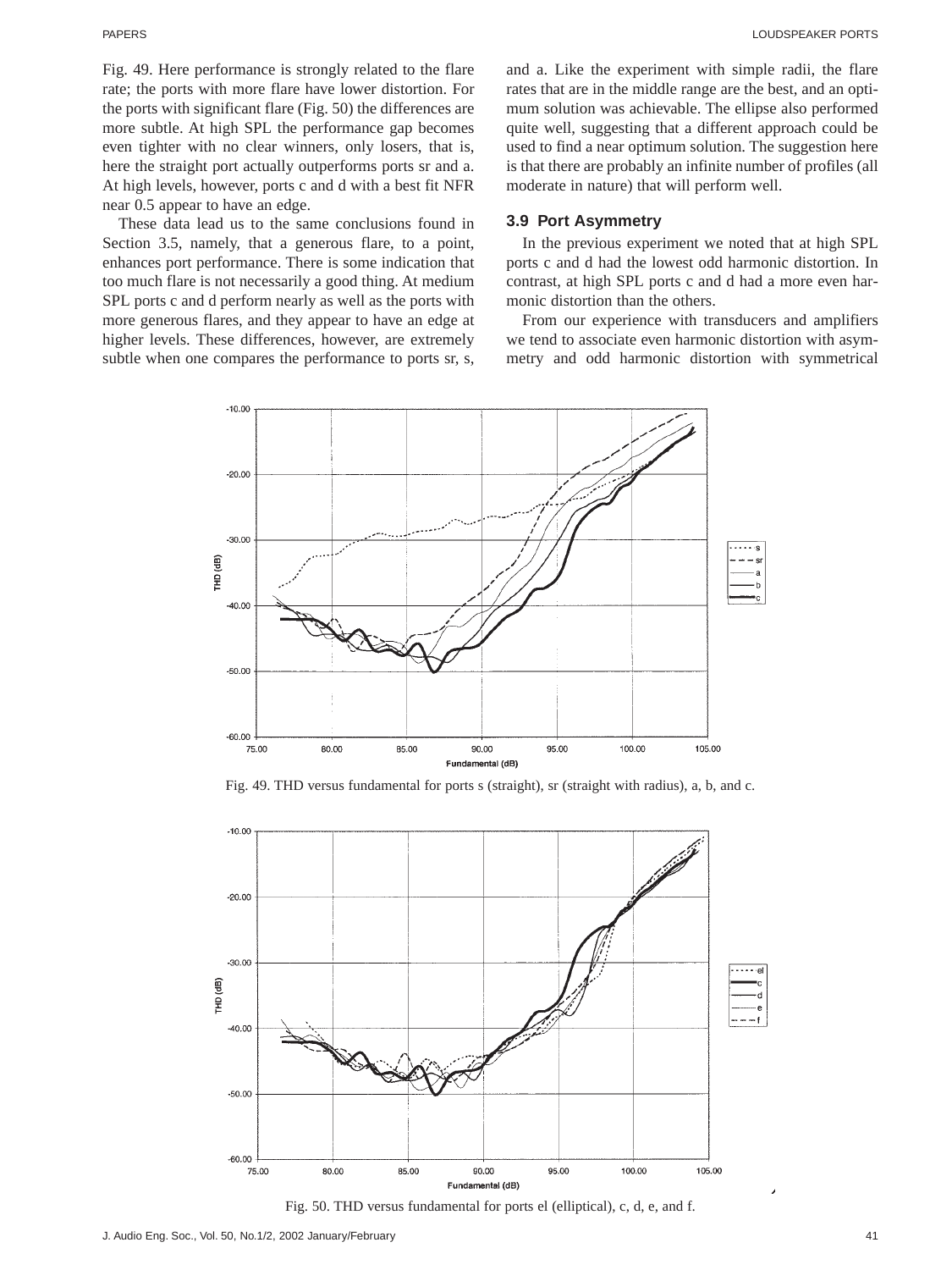"clipping." Could ports c and d have hidden asymmetry? All the ports were surface mounted in the enclosure. This means that one end of the port has a baffle and the other end does not. Thus all the ports were asymmetric. This suggests a preferential airflow in one direction over another, analogous to a fluid flow diode effect, and it can be thought of as "port rectification." Interestingly, the ports with the most generous flares, ports f and el, still have low even harmonic distortion at high SPL. It appears that the maximum diameter of these ports is enough to simulate a mounting baffle on the inside edge of the port. If this is true, then adding a simple flange to the inside of ports c and d should reduce even harmonic distortion. Fig. 51 shows even harmonic distortion for ports c and d and for the same ports with a small 15-mm-wide flange added to the inside (cf and df). A dramatic improvement is clearly seen in the even-order harmonic distortion, approaching 12 dB at the highest levels. It is clear that when choosing a port flare of moderate rate an additional design feature that should be incorporated is a flange on the inside of the port.

# **3.10 Thermal Implication of Port Design and Placement**

In matters of the acoustical performance of a port, turbulence is the enemy. However, in matters of heat exchange, turbulence is a friend. If the acoustic port mass acts as a slug of air during laminar flow, it could be argued that the same slug of air moves in and out of the box and that no effective exchange of air from inside to outside occurs. The inside of a loudspeaker enclosure heats up as the components radiate heat into the box. In fact, it is not unusual for the air temperature in high-power designs to reach 200º F inside the enclosure. Temperatures this high limit the life of all components significantly, and it would therefore be desirable to keep the box as close to room temperature as possible. The ports in a vented box provide an ideal path for replacing the hot air in the box with cool ambient air, but if we have designed the port such that there is no net exchange, then the box will heat up and heat dissipation must occur through the walls. Turbulent air is extremely effective at dissipating heat as it rapidly mixes cool and warm air.

This line of thinking led the authors to speculate that smaller straight turbulent ports would have an advantage over well-designed larger tapered ports. To prove this hypothesis, an experiment was devised to test the heat dissipation of several port configurations. Fig. 52 shows the six configurations tested. Besides trying flared versus straight ports, we made the straight ports substantially smaller. We designed all ports to tune to about 25 Hz in a 12-ft<sup>3</sup> (0.34-m<sup>3</sup>) box with a single 18-in (457-mm) driver. Experiments were run with one port and two ports. The condition with two ports placed one near the top and one near the bottom of the box, the idea being that with two ports in this configuration a convective "chimney effect" might provide additional cooling as cool air would come in at the bottom and warm air would exit the top. To take further advantage of this idea, a configuration was devised that had asymmetrical ports at the top and bottom, with the bottom port oriented to cause preferential airflow in the inward direction and the upper port oriented to provide preferential flow in the outward direction.

The measurement setup is also pictured in Fig. 52. A pink-noise signal of 20 –2000 Hz was presented to the woofer. A broad-band signal was used so that a large amount of heat would be generated, but the port velocity in the case of the tapered ports would be low enough that they remain laminar, as only a small portion of the signal has energy near port tuning. The size of the smaller ports was chosen to ensure that they were in fact turbulent. The diameter of the tapered port was about 3.5 in (89 mm) and the smaller ports were about 1.75 in (44 mm). The tapered ports were also much longer (to ensure the same tuning). The amount of power to the system was monitored with a special device that also tracks voice-coil temperatures. A



Fig. 51. Even harmonic distortion versus fundamental for ports cf (c with inside flange), df (d with inside flange), c, and d.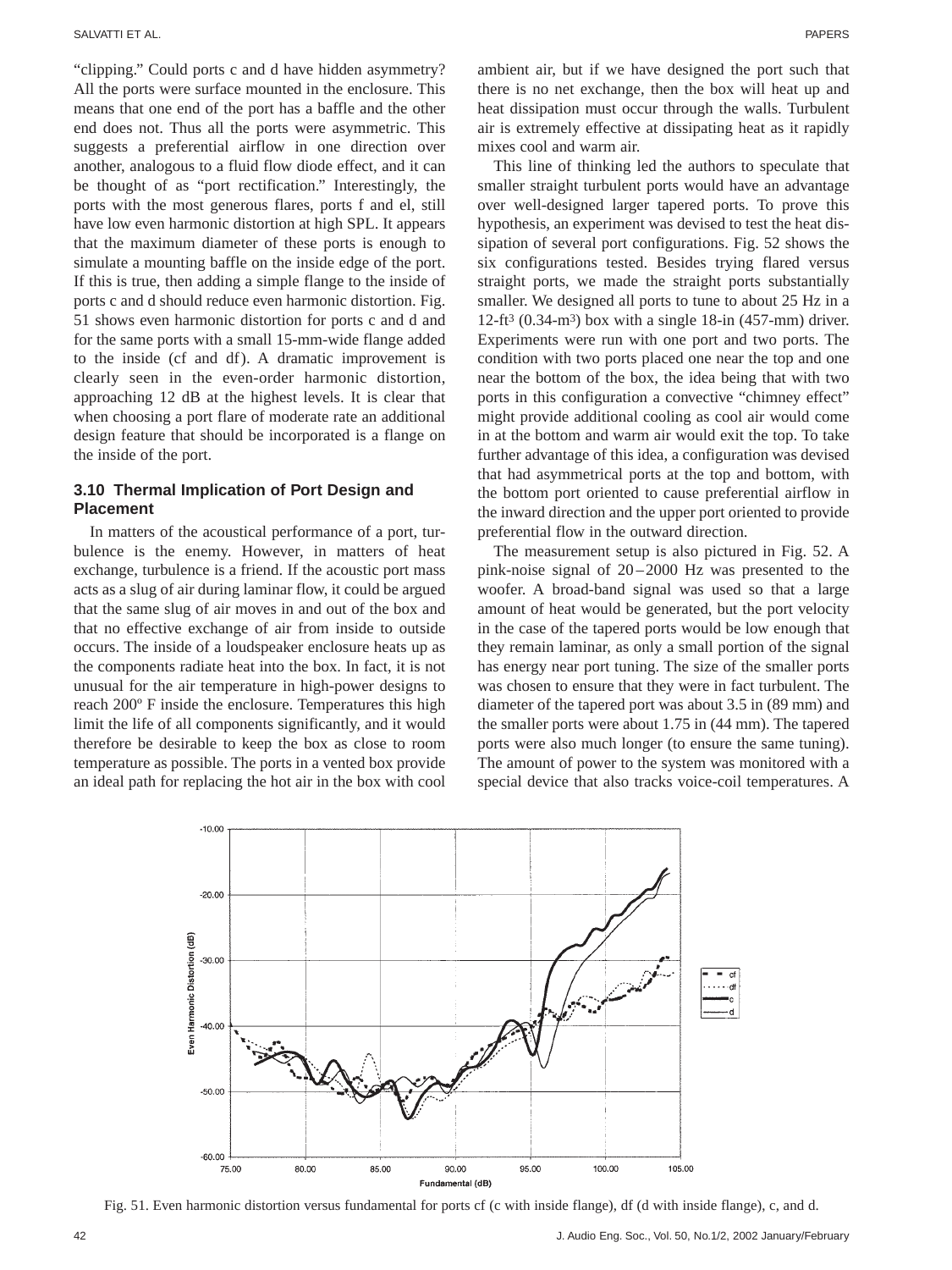level of 250 W (true electrical power based on voltage and current, not dc resistance) was placed on the driver, and the voice-coil temperature and the in-box air temperature were monitored versus time.

Fig. 53 shows the results of all six trials. One trial was done with the box completely sealed. The air temperature results clearly show that all ported conditions cool the box significantly over the sealed box. The rise in the voice-coil temperature tracks the rise in the box temperature, except in the sealed box condition (which appeared not to have reached equilibrium and was still heating up after 3 hours). This would be expected. Interestingly the conditions that cooled the box the most were the two iterations with the small turbulent ports. The trial with two small ports outperformed all other configurations tested. Clearly, the turbulent flow and the arrangement of the ports at the top and bottom both contributed to an excellent heat exchange in the box. Is this tradeoff of lower temperature versus reduced port output worthwhile? Most likely not. The gains in maximum output of the system obtained by using well-designed ports should outweigh any thermal compression benefits gained through lowered box temperatures.

While the tapered ports performed poorly, it is a little surprising that the two asymmetrical tapered ports did not improve things as much as expected. Clearly the amount of dc flow due to the asymmetry was not substantial enough to create a significant heat exchange through the box. Turbulence exchanges heat far more effectively from the inside to the outside of the box than even large laminar ports. There may be a happy medium in running two asymmetrical ports slightly into turbulence, which would find a balance of compression, distortion, and heat dissipation.



Fig. 52. Setup for thermal experiments.

# **4 GENERAL CONCLUSIONS**

Based on the studies discussed, the following design rules should be applied to the design of loudspeaker ports:

1) Vast historical data and the results presented in this paper suggest that the largest port area allowable by a given design should be employed to keep the air velocity down if low port compression and low distortion are desired.

2) When designing a port for maximum acoustical output, both the inlet and the exit fluid dynamics should be balanced. The geometry for best exit flow is different from that for inlet flow. Inlet flow is best with a very large taper (NFR close to 1.0). For exit flow a very slow taper is best (NFR closer to 0). This points to an NFR of 0.5 as the optimum.

3) Inlet head loss should be minimized. Use port profiles that do not have any sharp discontinuities. This requires all port edges to have a blend radius of at least 20% of the minimum diameter.

4) For flared ports, choose an NFR to match the design application and intent. For lowest harmonic distortion at low levels, use NFRs near 1.0. At moderate levels, NFRs near 0.5 work best. At high levels, NFRs near 0 are desirable (though the blend radius in rule 3 should still be used). For the best compromise at all levels,  $NFR = 0.5$ 



Fig. 53. Thermal repercussions for various port configurations versus time. (a) Box air temperature. (b) Voice-coil temperature.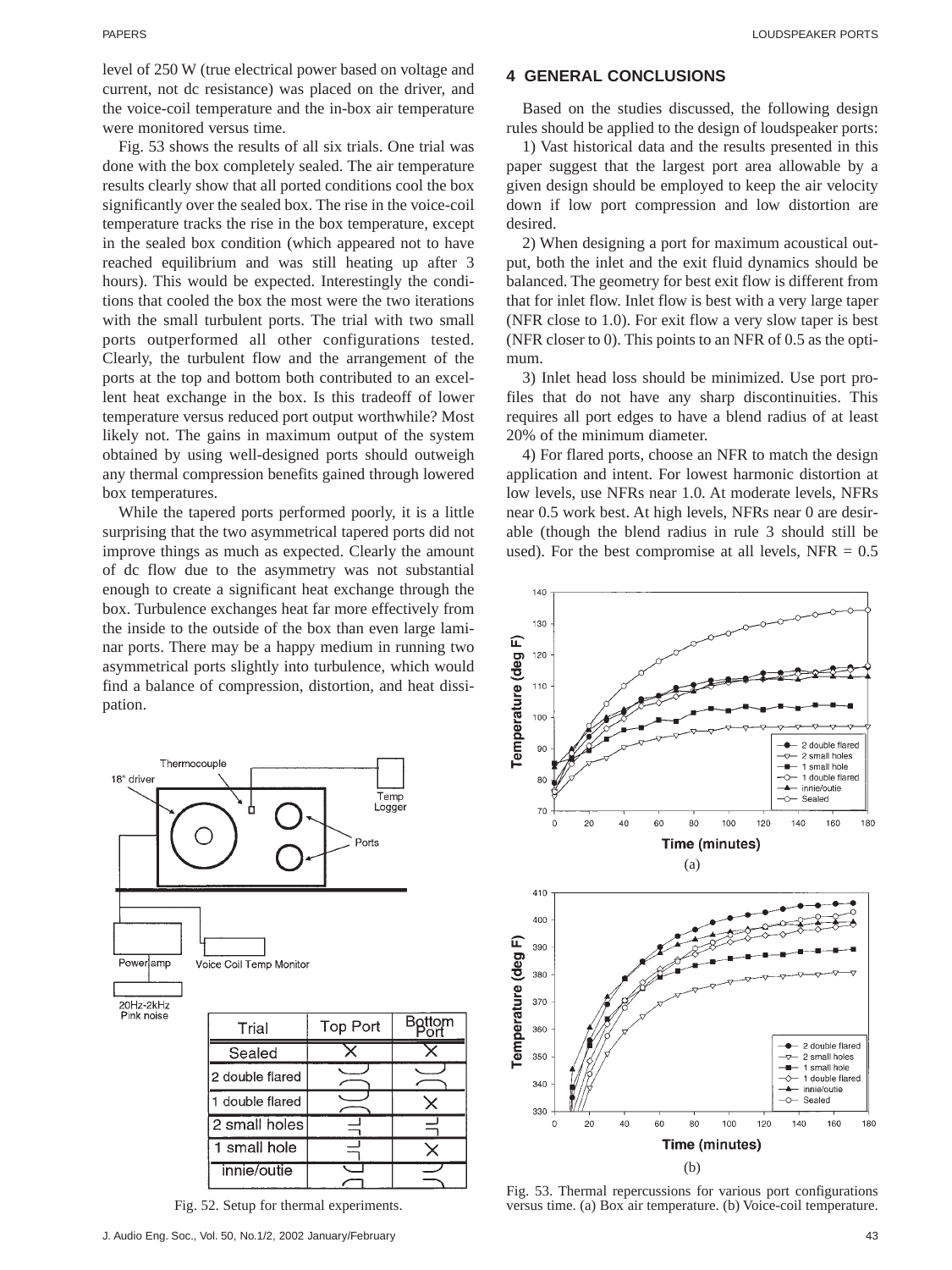appears to be optimum.

5) For best distortion performance at higher levels, make sure both sides of the port are symmetrical. Adding a small flange to the inside of a flush-mounted port makes a dramatic improvement in distortion.

6) Roughening the port walls generally does not appear to be beneficial in the normal operating range of acoustic ports.

7) In designing a flared port, the closer the radius used for the flare is to a simple radius, the simpler and more accurate the end correction can be, and the port tuning will be easy to calculate.

8) Maximally radiused ports have the best low-level performance, but they have poor high-level performance due to excessive turbulence within the port, near the ends. This will lead to compression and tuning shift due to the shortening of the apparent length of the port.

9) Large ports with a taper designed to minimize turbulence will act poorly to exchange the air (and heat) in the box. Ports that are in fact overdriven under maximum use and located at the top and bottom of the box would be preferred thermally.

10) There are many approaches to finding a port profile that will provide excellent performance. It is mainly the macroscopic shape and not the specific profile that influences performance.

# **5 ACKNOWLEDGMENT**

The authors wish to thank Harman International, Mark Gander, and John Vanderkooy.

# **6 REFERENCES**

[1] H. D. Harwood, "Loudspeaker Distortion Associated with Low-Frequency Signals," *J. Audio Eng. Soc.*, vol. 20, pp. 718 –728 (1972 Nov.).

[2] R. Laupman, "Speaker System," U.S. patent 4,213,515 (filed 1978 Sept. 12; awarded 1980 July 22).

[3] J. Vanderkooy, "Loudspeaker Ports," presented at the 103rd Convention of the Audio Engineering Society, *J. Audio Eng. Soc. (Abstracts)*, vol. 45, p. 1006 (1997 Nov.), preprint 4523.

[4] J. Vanderkooy, "Nonlinearities in Loudspeaker Ports," presented at the 104th Convention of the Audio Engineering Society, *J. Audio Eng. Soc. (Abstracts)*, vol. 46, p. 576 (1998 June), preprint 4748.

[5] J. Backman, "The Nonlinear Behaviour of Reflex Ports," presented at the 98th Convention of the Audio Engineering Society, *J. Audio Eng. Soc. (Abstracts)*, vol. 43, p. 400 (1995 May), preprint 3999.

[6] N. B. Roozen, J. E. M. Vael, and J. A. M. Nieuwendijk, "Reduction of Bass-Reflex Port Nonlinearities by Optimizing the Port Geometry," presented at the 104th Convention of the Audio Engineering Society, *J. Audio Eng. Soc. (Abstracts)*, vol. 46, p. 576 (1998 June), preprint 4661.

[7] U. Ingard and H. Ising, "Acoustic Nonlinearity of an Orifice," *J. Acoust. Soc. Am.*, vol. 42, pp. 6 –17 (1967). [8] J. Young, "An Investigation into the Properties of Tubular Vents, as Used in a Helmholtz Resonator as Part of a Vented Box Loudspeaker System," Senior Thesis, University of Sydney, Australia, School of Mechanical Engineering (1975 Dec.).

[9] B. Gawronski and G. Caron, "Porting," U.S. patent 5,714,721 (awarded 1998 Feb. 3).

[10] M. Polk and C. Campbell, "Ported Loudspeaker System and Method with Reduced Air Turbulence," U.S. patent 5,517,573 (awarded 1996 May 14).

[11] M. Goto, "Acoustic Apparatus," U.S. patent 4,987,601 (awarded 1991 Jan. 22).

[12] S. Gahm, "Modular Port Tuning Kit," U.S. patent 5,623,132 (awarded 1997 Apr. 22).

[13] J. A. Pedersen and J. Vanderkooy, "Near-Field Acoustic Measurements at High Amplitudes," presented at the 104th Convention of the Audio Engineering Society, *J. Audio Eng. Soc. (Abstracts)*, vol. 46, p. 586 (1998 June), preprint 4683.

[14] M. C. A. M. Peters, A. Hirschberg, A. J. Reijnen, and A. P. J. Wijnands, "Damping and Reflection Coefficient Measurements for an Open Pipe at Low Mach and Low Helmholtz Numbers," *J. Fluid Mech.*, vol. 256, pp. 499 –534 (1993).

[15] P. Merkli and H. Thomann, "Transition to Turbulence in Oscillating Pipe Flow," *J. Fluid Mech.*, vol. 68, pp. 567 –575 (1975).

[16] M. R. Gander, "Dynamic Nonlinearity and Power Compression in Moving-Coil Loudspeakers," *J. Audio Eng. Soc.*, vol. 34, pp. 627 –646 (1986 Sept.).

[17] C. Strahm, *Loudspeaker Enclosure Analysis Program*, Manual (1992).

[18] F. M. White, *Fluid Mechanics*, 3rd ed. (McGraw Hill, NY, 1994).

[19] L. L. Beranek, *Acoustics* (American Institute of Physics, New York, 1993).

# **7 BIBLIOGRAPHY**

[20] L. Campos and F. Lau, "On Sound in an Inverse Sinusoidal Nozzle with Low Mach Number Mean Flow," *J. Acoust. Soc. Am.*, vol. 100(1) (1996 July).

[21] K. Furukawa, "Acoustic Apparatus," U.S. patent 5,109,422 (awarded 1992 Apr. 28).

[22] D. Y. Cheng, "Laminar Flow Elbow System and Method," U.S. patent 5,197,509 (awarded 1993 Mar. 30).

[23] T. Maxworthy, "Some Experimental Studies of Vortex Rings," *J. Fluid Mech.*, vol. 81 (1977).

[24] B. Seymour, "Nonlinear Resonant Oscillations in Open Tubes," *J. Fluid Mech.*, vol. 60 (1973).

[25] A. Cummings and W. Eversman, "High Amplitude Acoustic Transmission through Duct Terminations: Theory," *J. Sound Vibr.*, vol. 91 (1983).

[26] P. O. A. L. Davies, "Practical Flow Duct Acoustics," *J. Sound Vibr.*, vol. 124 (1988).

[27] L. Van Wijngaarden, "On the Oscillations Near and at Resonance in Open Pipes," *J. Eng. Math.*, vol. 2, no. 3 (1968).

[28] W. Chester, "Resonant Oscillations in Closed Tubes," *J. Fluid Mech.*, vol. 18 (1963).

[29] M. S. Howe, "The Interaction of Sound with Low